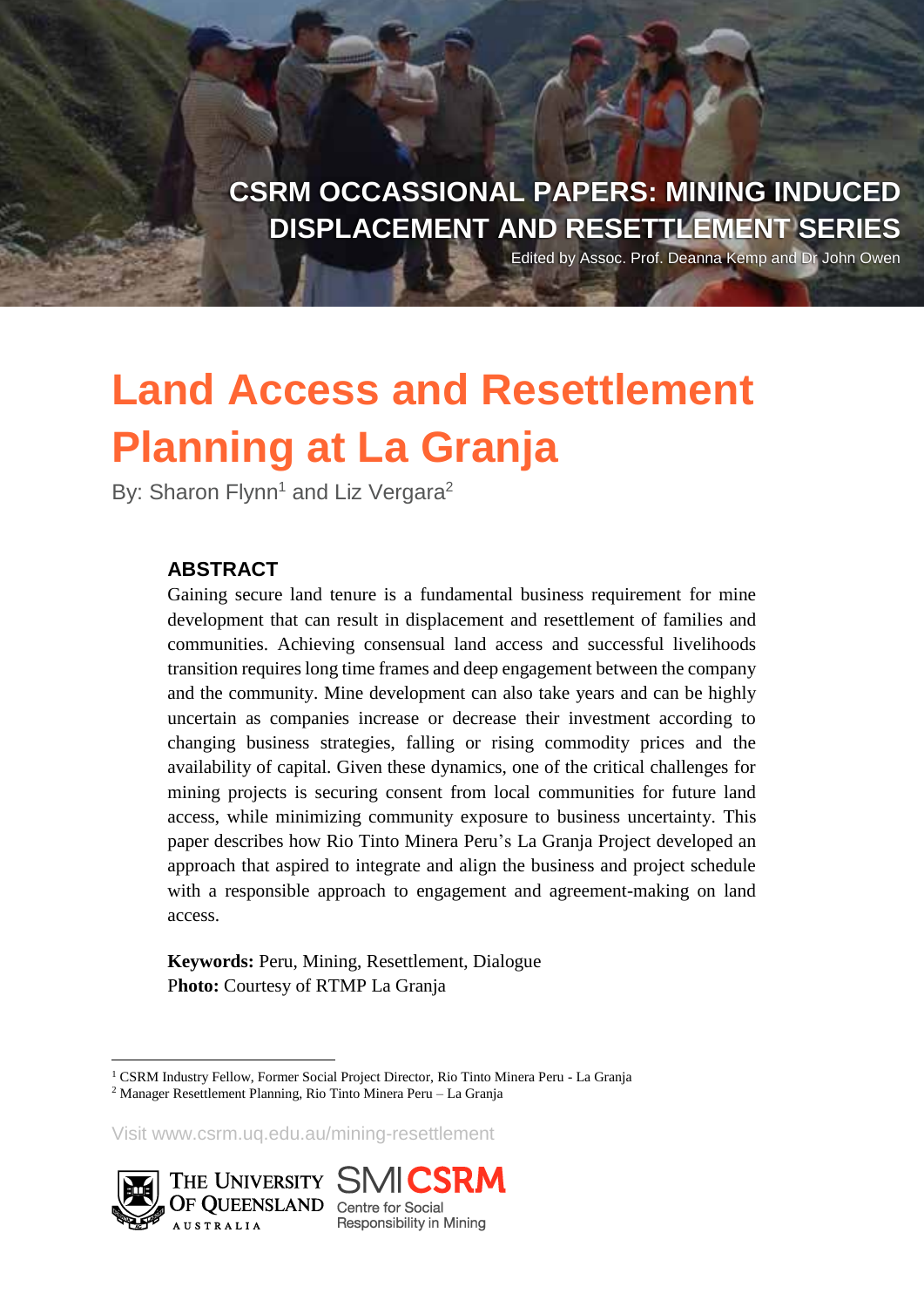#### **INTRODUCTION**

1

This paper describes the evolution of the land access<sup>3</sup> planning strategy at Rio Tinto Minera Peru's (RTMP) La Granja Project from 2006 to 2014, during the project's Order of Magnitude and Prefeasibility phases.<sup>4</sup> La Granja is a copper ore body located in the Cajamarca region in Northern Peru, first discovered in the late 1960s. Rio Tinto is the third mining company to own the right to evaluate the La Granja orebody via a Transfer Agreement with the government of Peru.<sup>5</sup>

Mining induced displacement and resettlement (MIDR) is a neglected area of mining industry policy and practice, deserving more detailed analysis and review (Downing 2002; Owen & Kemp 2014). This paper seeks to contribute to the emerging MIDR discussion from a corporate perspective by describing the tools and drivers used by the Rio Tinto La Granja team to build a strategy to secure consensual, permanent land access for the future construction of the mine. The intent is to summarize the learnings that may apply in other mining contexts and serve as a resource for future managers of the La Granja concession.

This paper describes how certain organizational processes guided the development of La Granja's land access approach. These internal processes include: (i) risk management; (ii) footprint evaluation; (iii) understanding social legacies particular to the La Granja project; and (iv) adaptive management to maintain strategic objectives. The paper explores the dynamic of uncertainty inherent in mine development and then proceeds to present a brief history of the La Granja concession, a summary of RTMP's land access strategy, and the drivers and tools used to develop the approach. The implementation and results are also presented along with a consideration of the effectiveness of the approach and the lessons learned.

The paper focuses on how the La Granja team built an approach to responsible land access during a specific phase in the project's development. The scope of the paper does not address the full range of issues and programs implemented by the team as part of the land access and resettlement work, such as livelihood transition, budget and schedule forecasting, community engagement, and identification of destination lands. Brief information on some of these issues is included in sidebars.

<sup>&</sup>lt;sup>3</sup> "Land access" refers to the rights that a company has to use land. Land access rights can be held by owning the land, leasing the land or through any legal agreement with surface rights owners that allow the company to access and use the land.

<sup>4</sup> Mining companies typically follow a phased approach to move from initial discovery to operations to eventual closure. These phases form the development pathway: Studies (Concept, Order of Magnitude, Prefeasibility, Feasibility), Construction, Operations and Closure. A "project" refers to a proposed mining business in the phases prior to Operations. Companies set study requirements for each phase that form the basis for understanding the ore body and building a business case for investment. The project team is responsible for executing the study requirements for each phase and preparing arguments for the project to proceed (or not) to the next phase. Study requirements cover all aspects required to construct, operate and close the mine: geology, metallurgy, processing, marketing, financial, legal, social, environmental, health and safety, among others.

<sup>&</sup>lt;sup>5</sup> Rio Tinto won the rights to explore and develop the La Granja mineral concession in 2005 after an international public bidding process administered by the Government of Peru for the privatization of the asset. The Transfer Agreement transfers title of the mineral concession from the Government of Peru to Rio Tinto.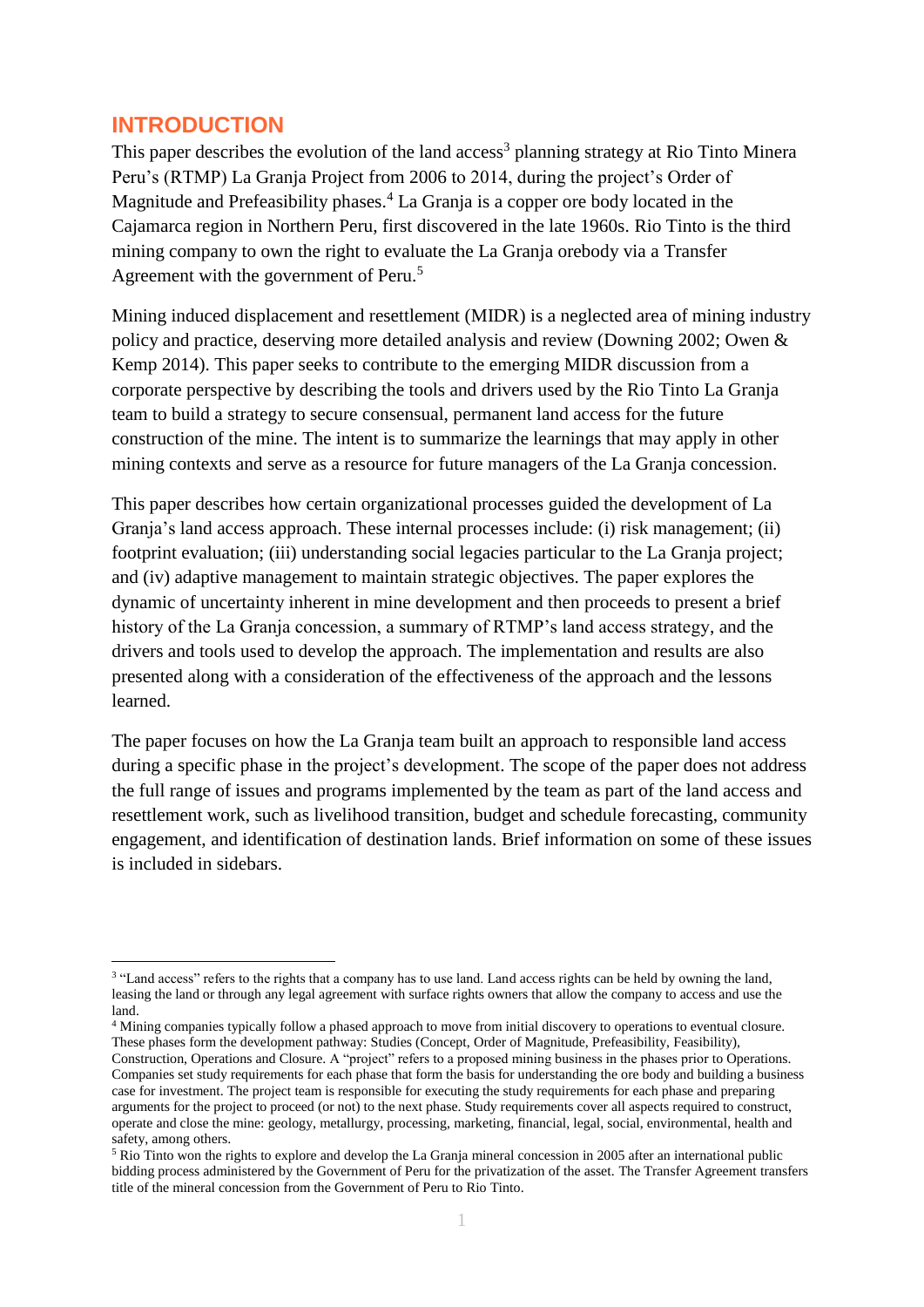## **ENGAGING IN A CONTEXT OF UNCERTAINTY**

Project planning for mine development is based on a standard model of sequential phases, from initial discovery to operations to eventual closure.<sup>6</sup> In practice, mine development pathways do not always evolve sequentially according to the established model. Projects may progress from Order of Magnitude to Prefeasibility for a time and then revert back to Order of Magnitude in the light of new geological studies and other factors. Furthermore, moving from initial discovery to first production may take years, sometimes decades, especially in large, geologically complex ore bodies.

How a project moves forward from initial discovery to production depends on whether the company considers the development, extraction, production, marketing and sale of the mineral will have an acceptable return on investment (i.e. the 'business case'). While the project team works to evaluate an ore body's potential, a number of internal and external factors will affect the project's business parameters. Commodity prices rise and fall, corporate business strategies evolve, available investment capital fluctuates and new technologies emerge. These can affect how a company chooses to invest in the development of new ore bodies or the expansion of existing mines. A project can be on 'full speed' one year and 'on hold' the next. In early 2008, for example, the La Granja Project employed more than 1500 people (including direct staff hired by RTMP and indirect staff hired by RTMP contractors). That same year, in part due to the Global Financial Crisis and the need for more focused work on the project's technical requirements, the company reduced its total staff to less than 200. In short, the path from initial discovery to full production and on-going expansions can be highly unpredictable and uncertain.

Given these dynamics, one of the critical challenges for mining projects is securing consent from local communities for future land access, while minimizing the communities' exposure to business uncertainty. Even the act of engaging with landowners and families about the *possibility* of land acquisition can trigger impacts and alter behaviour. Families may prioritize investment in fixed assets over investments in education and health. Others, in need of quick cash, may sell their land to speculators, losing assets that are important to their livelihoods and the future economic security of their children. Engaging with landowners and families about possible land acquisition can also attract opportunistic economic in-migrants seeking access to employment or compensation benefits. This can, in turn, change community dynamics and power relations. In addition to the impacts on communities, these changes create increased costs for the business and the future resettlement. Yet, the company requires some degree of certainty around land access to progress their studies and this certainty is best obtained by talking with landowners and families about the possibility of land acquisition and resettlement.

<sup>6</sup> See Footnote 3 for an explanation of the standard model of sequential phases.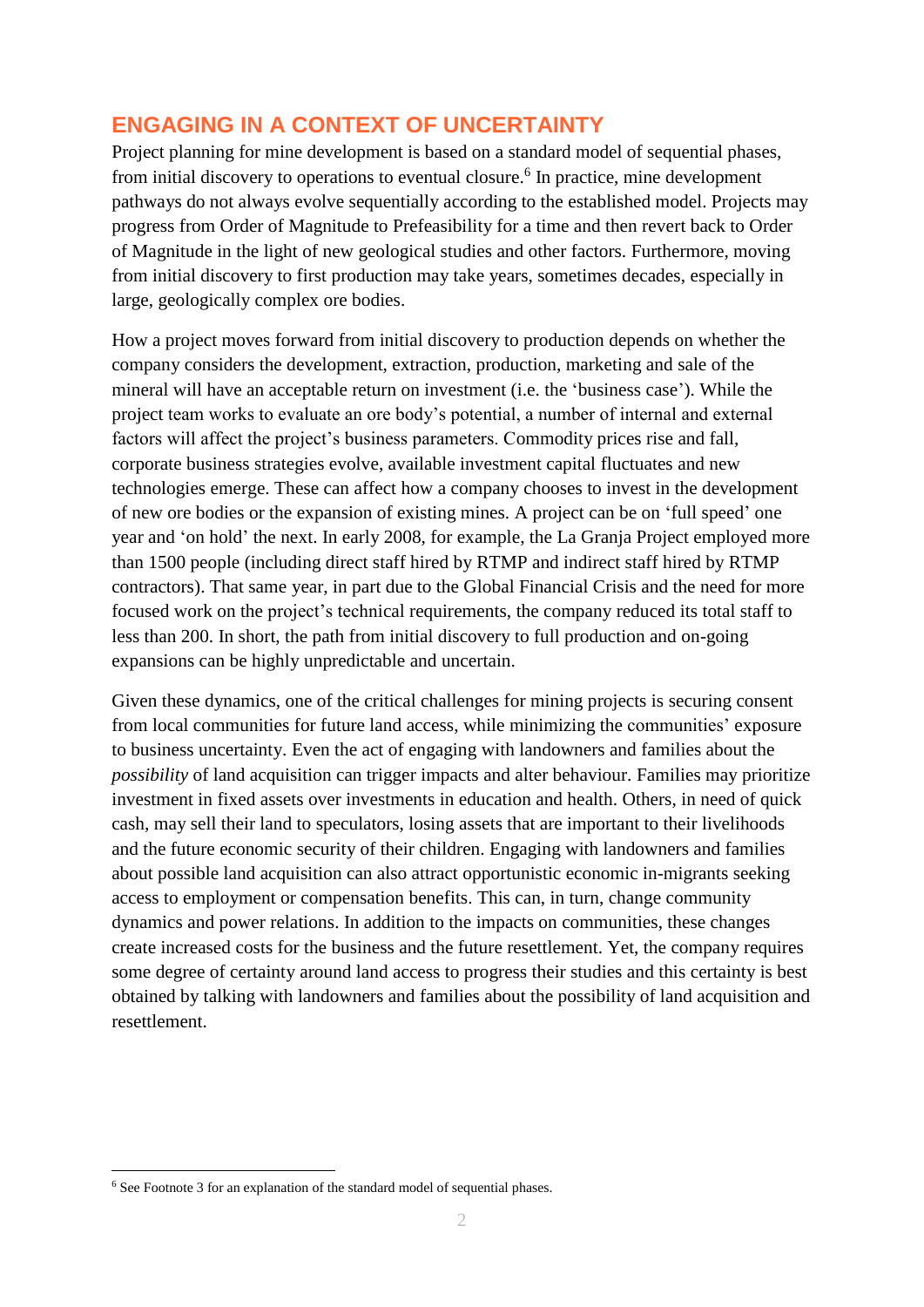A number of key questions about engagement on land acquisition arise from this dilemma:

- When is the best time to start engaging with communities, landowners and families about the possibility of land acquisition and resettlement so that both parties have more certainty about their futures?
- What happens if the consultation and negotiation commences, but a change in commodity pricing, market forces or corporate strategy delays or even stops the project?
- What are the effects of business uncertainty on the lives of local people?
- What are the effects of land access uncertainty on the business?

These questions plague developers who aspire to an economically viable business and responsible land access and resettlement with the greatest likelihood of community consent and the best chance for successful livelihood transition.

International Finance Corporation (IFC) standards for involuntary resettlement, the current best practice, require "proactive consultation" and "disclosure" with affected communities, and their participation in all project development phases, from planning and physical resettlement to monitoring and evaluation. However, IFC guidelines do not offer specific advice about the timing of consultation and negotiation given the uncertainty of mine development (IFC 2012).

The La Granja land access planning process described in this paper occurred in a context of uncertainty and in the absence of clear rules about the appropriate timing for communitylevel engagement on future land access and resettlement. The La Granja team wrestled with these challenges and, through a process of deliberation and analysis, came to agree on a series of decisions and actions. These decisions and actions are described in the following sections.

### **LA GRANJA: BRIEF BACKGROUND<sup>7</sup>**

1

La Granja is considered a "greenfield" project, as the ore body is undeveloped and in an area that has no history of active mining operations. From a social perspective, La Granja is a "brownfield" project (Owen & Kemp 2014). There may be no mine, but mining companies and mining interests have been present at La Granja for decades, creating significant impacts and legacies for local communities.

The La Granja concession is located in Northern Peru in the District of Querocoto, in the Province of Chota in the Cajamarca Region (Figure 1). La Granja is named after the largest village in the area of the concession. The District of Querocoto has approximately 10,000 inhabitants who are Mestizo (mixed European and indigenous ancestry), speak Spanish, and do not consider themselves to be indigenous (INEI 2007). <sup>8</sup> Approximately 74 percent of the

<sup>&</sup>lt;sup>7</sup> This section draws heavily on the social baselines completed by Social Capital Group and GRADE in 2008 and 2013,

especially the work done by GRADE on documenting the history of the area and the role of the Rondas.

<sup>8</sup> 2007 population and Household Census, National Institute of Statistics and Information (INEI)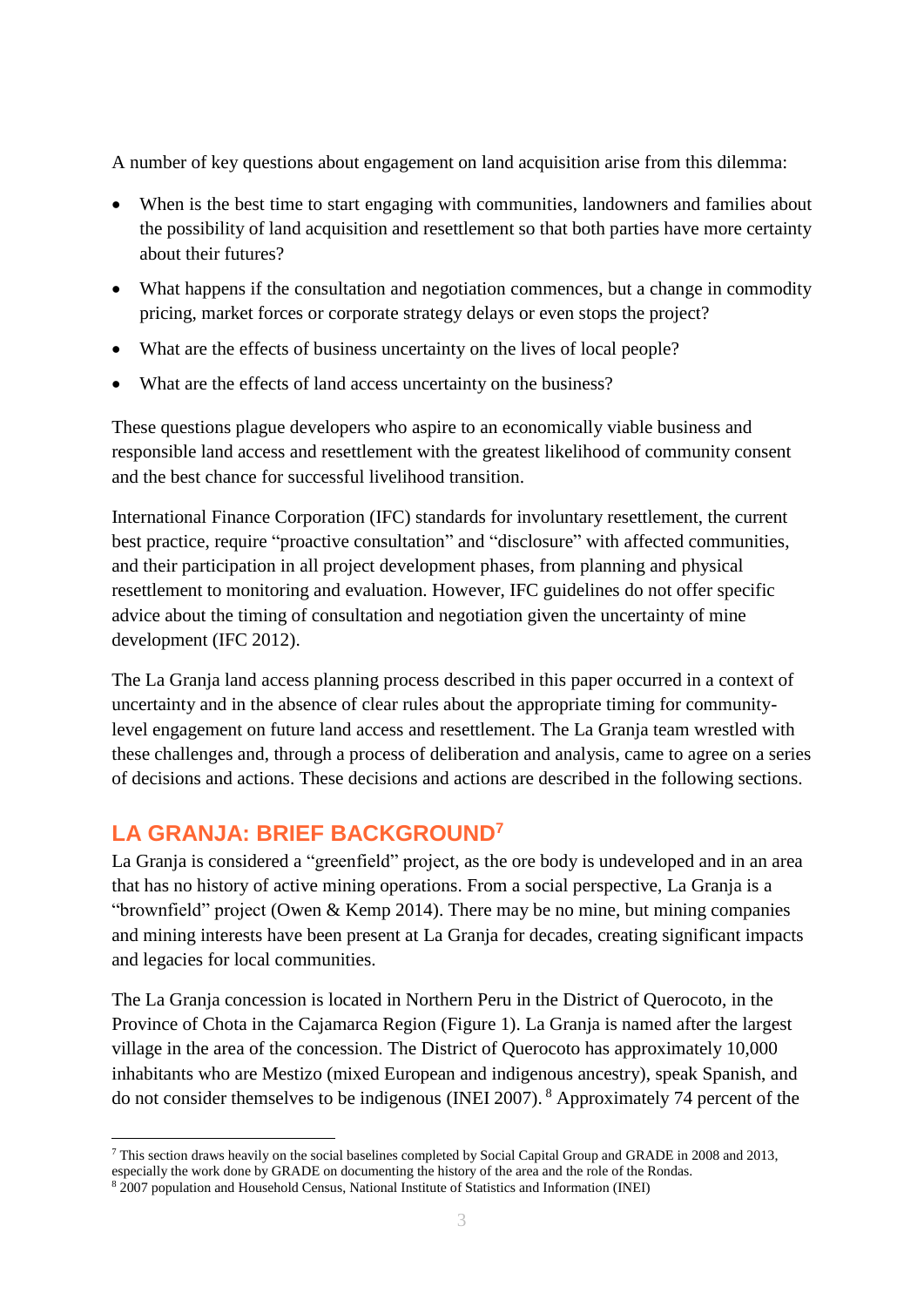population lives in poverty with 42 percent of these families living in extreme poverty. The district is geographically isolated with weak presence of State government institutions and social services.



**Figure 1 – Rio Tinto's La Granja Project Location**

The La Granja concession covers 3,900 hectares with altitudes ranging from 2,000 to 2,500 meters above sea-level. The local landscape is composed of smallholder, subsistence agriculture with cloud forest remnants located at the higher altitudes. In 2014, the concession area encompassed seven villages with a population of approximately 2,600 (RMTP 2013). Family relationships and ties tightly bind villages, providing shared labour to support agricultural and livestock production. Most families practice a form of diversified agriculture that is highly dependent on the seasons and intensive labour. The agricultural plots owned by a single family are usually dispersed across a wide area responding to soil type and climate.

Villages in the District of Querocoto are organized into Rondas Campesinas (literally translated as "peasant patrols") that operate alongside the civil municipal structure. The formation of Rondas Campesinas began in Chota Province in the 1970s as a local response to defend villages against cattle rustling and bandits. The Rondas emerged as a grassroots form of social organization that eventually became the substitute for the civil and policing services that the Peruvian State was unable to provide. Over the past 30 years, Rondas have evolved to be the most legitimate form of representation at the village level. The Rondas are a form of customary governance that operates alongside the formal civil administrative municipal structure. Rondas defend and promote community interests in health, education and citizen life and manage village disputes. The Rondas' role in land tenure is to help moderate disputes by validating land boundaries.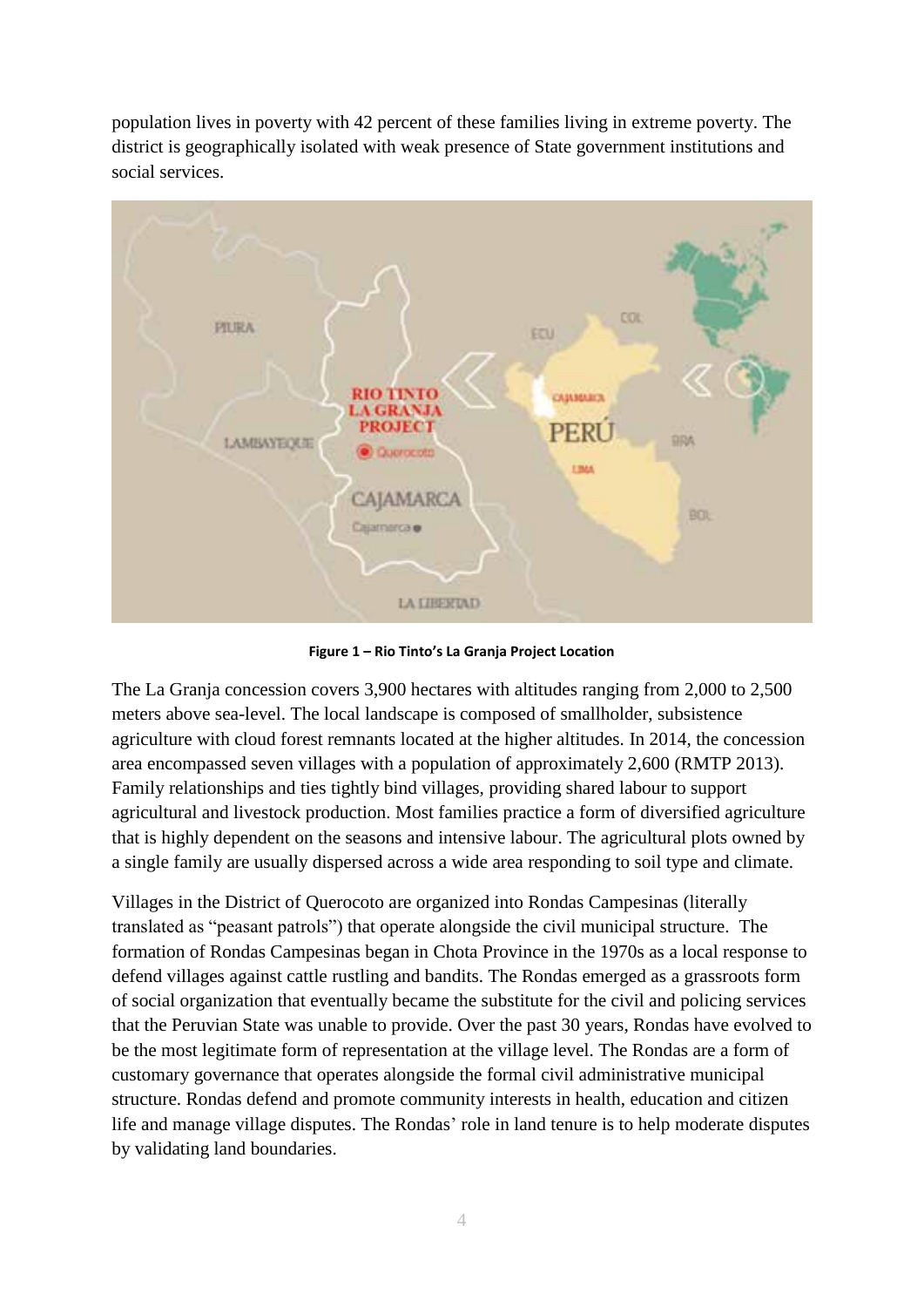Land in the La Granja concession is individually owned as a result of expropriation processes implemented by the Peruvian National Government in 1975. In Peru, the right derived from a mining concession to explore and exploit the subsoil is distinct from the right to access the surface of a mining concession.<sup>9</sup> Peruvian law requires holders of mining concessions to identify the owner of the surface rights and negotiate right of access. The only surface rights awarded to Rio Tinto via the transfer agreement provide access to a small exploration camp which covers an area of four hectares. Land access for any drilling or exploration work beyond the camp fence requires negotiation with local landowners.

Rio Tinto is the third mining company to hold the La Granja concession. Cambior, a Canadian based mining company no longer in existence, held the La Granja concession from 1993 to 1999. During their tenure, Cambior sought to gain land ownership and implemented a land acquisition and relocation program. According to community members, the company used pressure tactics (with the support of the Peruvian National Government) to close down schools and health clinics to convince landowners to sell their land in exchange for cash compensation.<sup>10</sup> About half the population chose to sell their land and leave. The majority of those who left moved to the Lambayeque Region on the coast and many of the relocated families faced significant challenges in re-establishing their livelihoods in the new settings. The experience with Cambior created conflict and trauma within and between families and a shared social memory of what they felt was an unfair land acquisition process.

In 2000, the Peruvian National Government negotiated an arrangement with Billiton (the British mining company) whereby Cambior received US\$35 million for the existing studies and surface rights to the La Granja concession. The agreement included a commitment by Billiton to pay US\$15 million in royalties to Peru if the project were to proceed to construction. In November 2000, Billiton took possession of 2,600 hectares of land purchased by Cambior from local landowners. The company conducted exploration for one year and in 2001, after a merger with BHP (the Australian mining company), management decided not to proceed with further studies.

The newly merged BHP Billiton recognized the social trauma left by Cambior and consulted with the remaining communities and the dispersed families to design and execute a "social closure" program to address this legacy.  $^{11}$  In 2002, BHP Billiton sold the 2,600 hectares back to the displaced families at below market prices, using the entirety of the proceeds to fund a foundation designed to facilitate the reconstruction of the communities. Families were given the option of relocating back to the area to rebuild their homes and villages. About half of the displaced families chose to return to the La Granja area and BHP Billiton provided some

<sup>9</sup> General Mining Law, Chapter 1: Mining Concessions, Article 9. (Ley General de Minería, capítulo I de Concesiones Mineras, Articulo 9.)

<sup>&</sup>lt;sup>10</sup> Authors' personal conversations with community members; community stories related to the RTMP Communities team; and external social consultants reports.

<sup>&</sup>lt;sup>11</sup> BHP Billiton used the term "social closure" to signify the closing of the land access legacy left by Cambior and the termination of BHP's operations at the site.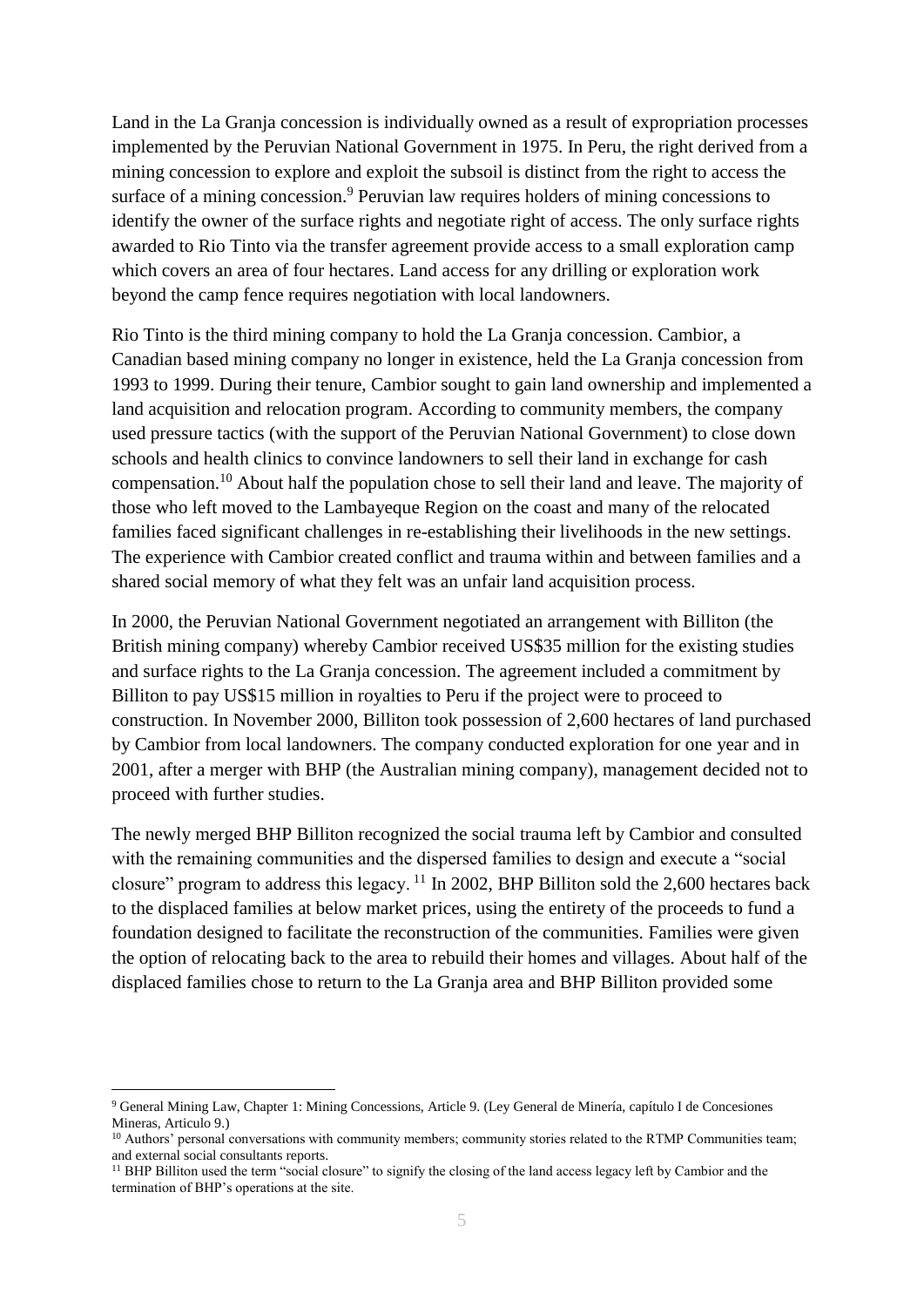support for re-establishment of villages and livelihoods.<sup>12</sup> BHP formally returned the concession to the Peruvian National Government in 2002.<sup>13</sup>

### **RTMP FIRST PHASE LAND ACCESS APPROACH: 2006 – 2008**

After winning the third State-led privatization process for La Granja, Rio Tinto signed a transfer agreement with the Peruvian National Government on January 31, 2006. By 2007, Rio Tinto had placed the project on a 'fast track' for development, in part driven by an optimistic view of the technology for copper extraction and a robust financial assessment. This fast track phase continued until the end of 2008. During this first phase, RTMP made two fundamental decisions that became important precedents and learnings for future land access planning.

With the first decision, made at the outset of activities in 2006, RTMP chose to lease land for exploration activities rather than negotiate land purchase. At that time, families were still reestablishing their livelihoods, homes and communities as a result of the BHP social closure plan and there were high levels of distrust for the new mining company (Rio Tinto). RTMP decided that the purchase of land would be too risky for its relationship with the communities and would cause significant impacts at an early phase of project development.

With the second decision, made at the beginning in 2007, RTMP chose to "temporarily" resettle 21 families who owned land and had their primary homes in an area that the project required for the construction of a water treatment plant, warehouses and mineral storage facilities. Using the services of an external consultant, RTMP reached leasing and restitution agreements with these families. These agreements provided for restitution of affected houses and infrastructure, monetary compensation to support the move to their new homes and compensation for leasing the land for three to four years to RTMP. Most families chose to build their new homes in the same village and continued with their primary agricultural livelihood activities. Other families chose to relocate to the coast, usually in areas with already existing family ties, and began new livelihoods based on commercial activities and irrigation agriculture appropriate for the dry desert climate.

This cohort of households became known as the TRAP Families, drawn from the term: 'temporary resettlement action plan'.<sup>14</sup> The use of the term "temporary" highlights RTMP's view at the time that full resettlement was just around the corner given the project schedule. The TRAP agreements did not involve the purchase of any land, with the company only leasing a small portion of a family's total property to locate project infrastructure.

In October 2008, the La Granja team began the process of slowing down its field activities and laying off staff to focus on desktop. RTMP did not resume drilling activities until mid-2010, but community and stakeholder engagement and core social, environmental and

<sup>&</sup>lt;sup>12</sup> BHP Billiton provided relocation support that included access to transportation and moving services, a medical exam for family members, access to a small loan to purchase construction materials, and basic foodstuffs for one month.

<sup>&</sup>lt;sup>13</sup> Source: Paul Warner, former Director, Social and Institutional Relations, Billiton Base Metals

<sup>&</sup>lt;sup>14</sup> The TRAP program is best understood as 'partial' economic and physical displacement. Primary homes and a portion of the each family's lands were affected. No lands were purchased and families continued to work other agricultural land they owned in the area.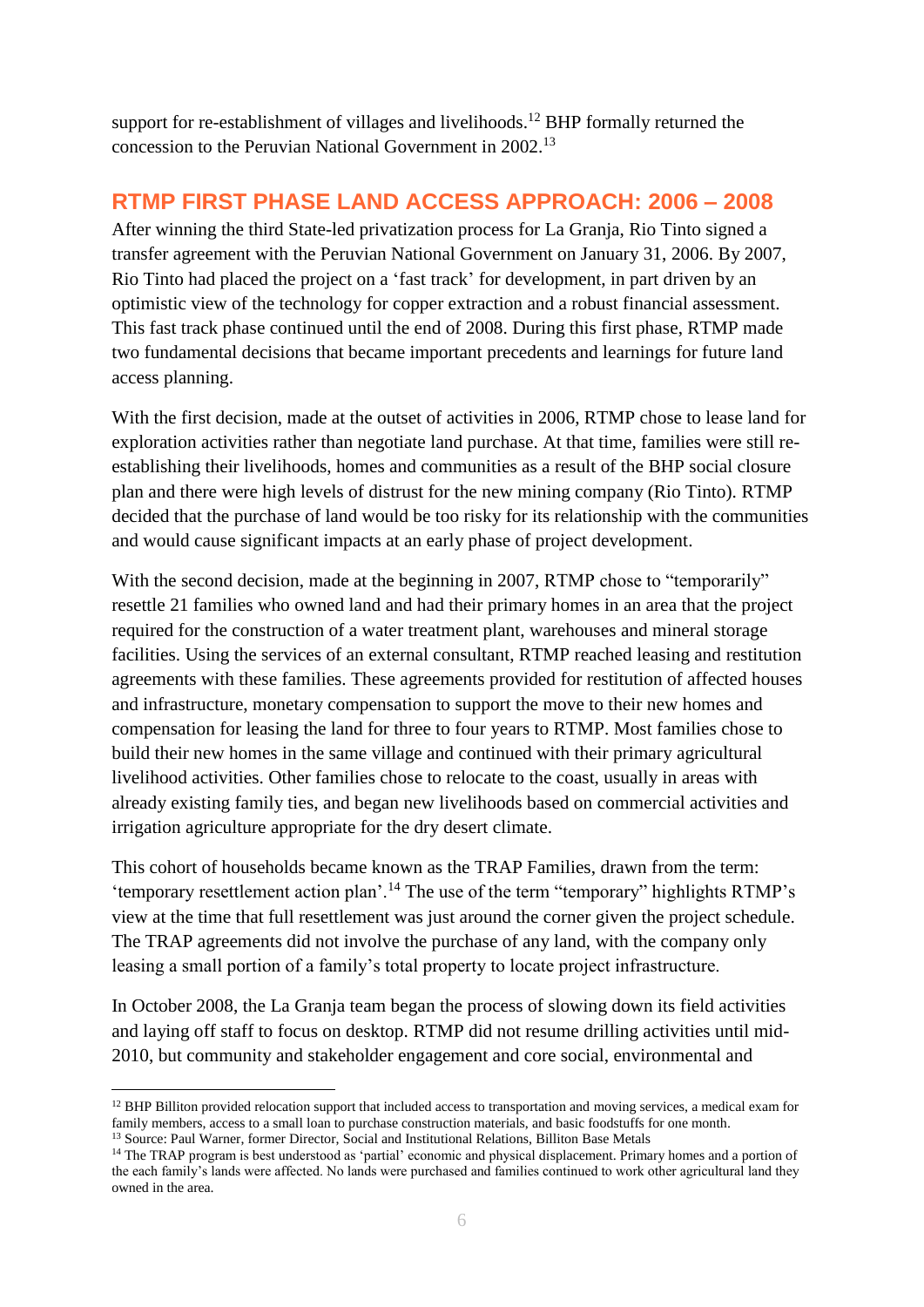geological assessment continued during this period. RTMP clearly stated that during the downturn of field activities, it would continue to meet its commitments to the Peruvian State, arising from the Transfer Agreement, as well as its commitments to local communities, including land lease obligations.

This unexpected pause created an opportunity to review the project's overall development approach, including its land access strategy. By early 2009, Rio Tinto had embedded a handful of long-time Rio Tinto managers into the leadership team, some of whom had previous experience with projects that had faced significant community and social challenges. The new team had the will and the time to pay attention to the social aspects of mine development and invited the Communities and External Affairs teams to more fully

participate in the overall project planning. As the team moved through the review process, 'risk management', 'footprint evaluation' and 'listening to legacies' emerged as the drivers for setting the land access strategy and integrating the strategy as a key milestone in the project development path and schedule. (CSRM Case Study 2015)

# **RTMP SECOND PHASE LAND ACCESS APPROACH: 2009 – 2014**

### **RISK: A FRAMEWORK FOR CONCURRENT EVALUATION OF BUSINESS AND COMMUNITY INTERESTS**

Mining companies use risk evaluation to identify potential threats and opportunities to their business objectives. Risk evaluation typically considers safety, environmental, financial and social risks to the business. Once identified, a risk can be eliminated by changing the design or be mitigated through controls. Rio Tinto has a robust risk management program that is a requirement for all operations and projects.

In his seminal article, "Risk and Reconstruction Model for Resettling Displaced Populations," Michael Cernea (1997) proposes the use of risk management for identifying the potential negative impacts on people and communities affected by resettlement. As Cernea states, risk evaluation is a "predictive model" that "acts as a self-destroying

#### **Box 1: Shared Definitions of Risk**

#### **Rio Tinto Risk Policy**:

Rio Tinto defines risk as "an uncertain event that, if it occurs, will affect achievement of one or more objectives." This definition takes into consideration threats or 'negative' risks (events that can result in unfavourable outcomes for the business to be avoided or minimised) and opportunities or 'positive' risks (events that can result in favourable outcomes to be exploited or enhanced).

The term "social risk" covers a range of threats or opportunities for the business that may result from how the business impacts upon and interacts with communities and stakeholders. Social risks can both directly and indirectly cause lost or enhanced production, affect development timelines and impact capital expenditure, which in turn can affect NPV.

#### **Resettlement Risk Michael Cernea**:

The predictive-cum-planning capacity of the risks and reconstruction model results from the forewarning virtue of the knowledge "packaged" in it. By incorporating information about the outcomes of many prior displacements, the model predicts future outcomes certain to occur if its warnings are ignored. Without counteraction, these potential impoverishment risks will turn into real and hard deprivations.

It follows that a risk prediction model becomes maximally useful not when it is confirmed by disastrous events but rather when, as a result of its warnings being absorbed and acted upon, the risks are prevented from becoming reality, or are minimized, and the consequences predicted by the model do not occur. This is how the predictive model acts as a selfdestroying prophecy.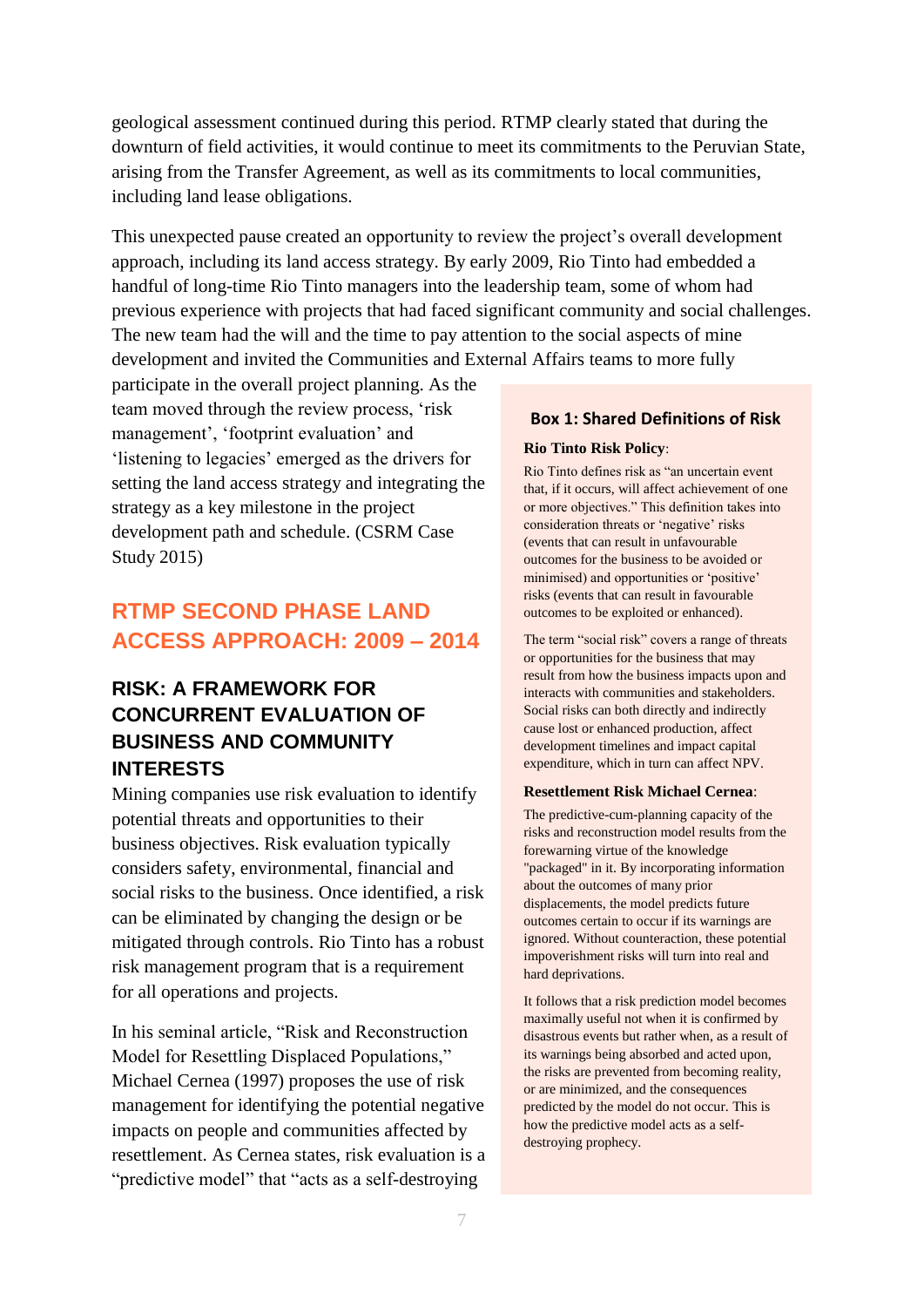prophecy." Once identified, risks can be eliminated by redesigning the approach or mitigated by planning and implementing control mechanisms to minimize the impacts. Rio Tinto's risk evaluation methodology identifies risks to the business, and Cernea's risk framework identifies risks to people and communities. The shared principles that underpin both approaches – to identify what could go wrong and prevent it – allowed for the two approaches to be linked. Risks to families from land acquisition and resettlement are risks to the business (Box 1).

#### **Box 2: The Role of External Resettlement Experts**

External resettlement experts contributed to the development of the land access strategy and played an important role in up skilling the RTMP team on resettlement definitions, issues and risks.

In the industry at the time, outsourcing the execution of resettlement to third party consultants appeared to be the typical mechanism used by mining companies. Once the internal dialogue in RTMP had commenced, it became clear that the company should lead the development of the resettlement strategy, using the expertise of external consultants as input, rather than relying on consultants for both strategy and execution. At the end of 2008, RTMP organized a panel of external resettlement experts to provide periodic review and feedback on the development of the land access strategy.

RTMP also maintained consistent engagement with Peruvian NGOs, academics and other experts who provided periodic feedback on the project's overall social strategy and land access approach.

1

From early 2009 to mid-2010, as part of the project development review, RTMP used a risk approach to identify and understand community fears and challenges related to a potential resettlement, as well as business fears and challenges related to land acquisition and its impact on mine development. Rio Tinto's risk management system embeds and formalizes the concept of social risk as part of the standard risk evaluation process. RTMP held its first social risk workshop in October 2008 over two days with the participation of Communities and External Affairs staff, external social consultants and non-governmental organizations (NGOs).<sup>15</sup> (Box 2)

From the business perspective, the central land access risks for the development of La Granja were the unwillingness of landowners to sell their land and resettle to a new place; the potential costs; the length of the process and impact on schedule; and how to manage the "holdouts" (people who refuse to sell).

From the community perspective, the team identified the impacts of land acquisition and

resettlement on families and communities and how these impacts translated into risks for the business. Risks to families and communities included impoverishment, social disarticulation, loss of livelihoods and joblessness, among others. A number of sources informed the analysis: formal social baselines implemented by third parties; advice from external resettlement consultants; and community feedback. In addition, RTMP commissioned an external group to document community and family experiences with resettlement and land acquisition.

<sup>&</sup>lt;sup>15</sup> Many social staff and consultants traditionally have limited exposure to risk assessment processes. Expert facilitation is required to move participants from storytelling around social and political complexity to identification of links and impacts on the business.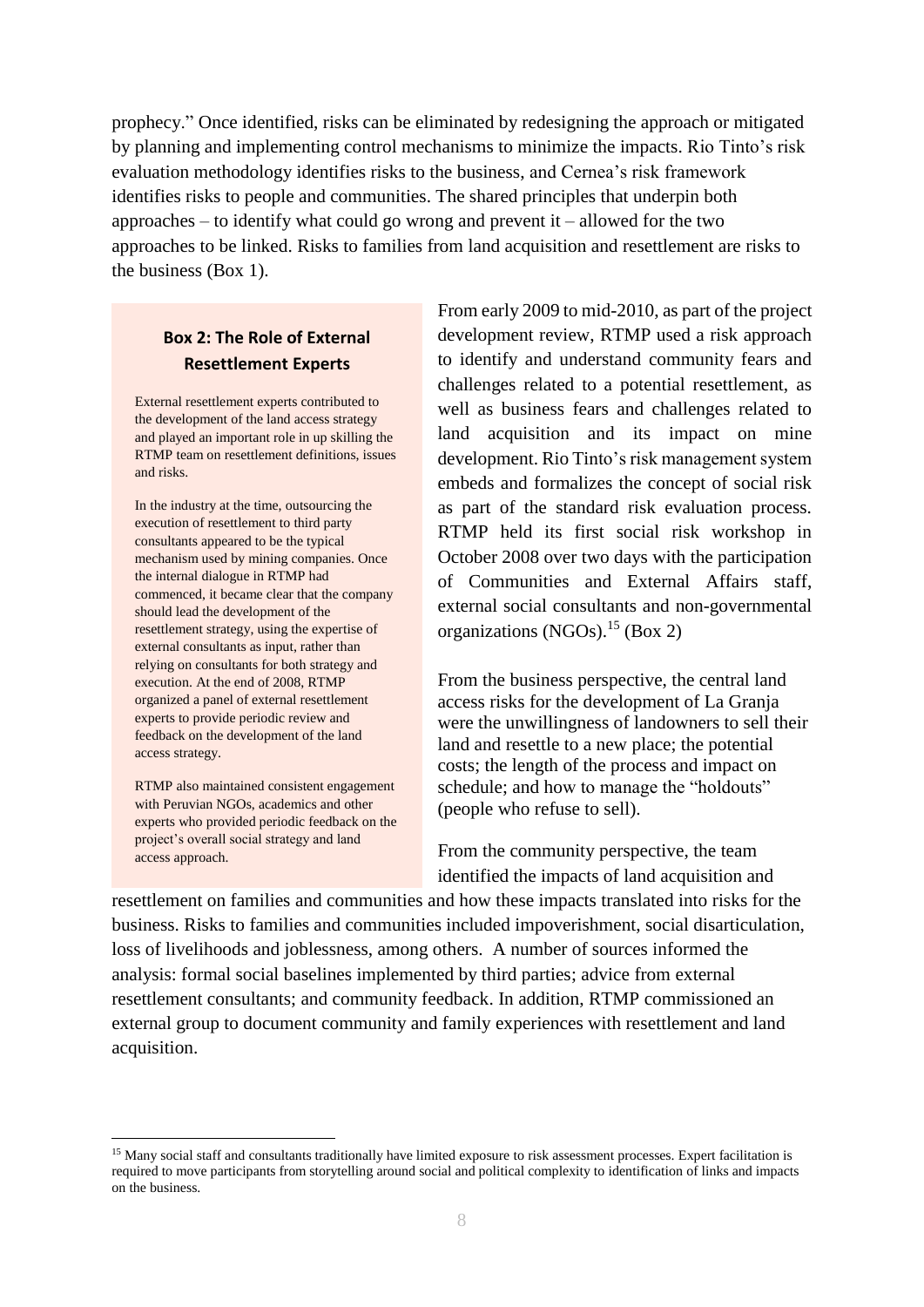As part of the risk evaluation, RTMP reviewed lessons learned from other Rio Tinto resettlements in Peru and globally. Contracted consultants and interviews with other mining companies provided this information. Important conclusions included:

- Not a single consultant, including those with over 30 years' experience working on resettlement, could point to a case example that is considered 100% "successful" in all aspects. Re-establishment of livelihoods for resettled families was highlighted as being especially difficult.
- Prior planning around the footprint area is key to avoiding repeated resettlements. Some mining projects had resettled families two or three times, sometimes purchasing the same land more than once.
- Land acquisition and resettlement is a negotiation, albeit a very social one, and both company and community should be well prepared prior to negotiation to avoid significant cost increases or delays.

As required by Rio Tinto's risk management system, the RTMP team documented each risk and identified controls and solutions for eliminating or mitigating the risk. The process resulted in a detailed analysis, but also some fundamental conclusions that guided future planning:

- Without permanent land access, there would be no mine development.
- Families and communities may not agree to sell their land and resettle.
- To be attractive to families and landowners, any arrangement would have to be holistic with a focus on livelihoods to build better opportunities for families post-resettlement and to address livelihood transitions risks that could create long-term reputational and legal risks for Rio Tinto.
- The arrangement would have to be mutually acceptable to both the company and the families.

### **INTEGRATED FOOTPRINT EVALUATION: SOCIAL AND TECHNICAL**

In 2010, RTMP established a small resettlement-planning group as part of the Social team<sup>16</sup> to work alongside the Technical team to evaluate the risks related to potential mine footprints for both communities and the business. For every footprint layout, the resettlement planning team analysed the land tenure, social, political, economic and environmental characteristics to identify potential impacts and issues. The team used satellite photos, land-use planning maps, demographic data and other secondary sources to inform its analysis. The team's combined technical and social multi-disciplinary skills helped to develop innovative approaches to evaluate risks and costs. For example, the team used criteria common in forestry management to characterize soil types and crops to estimate differing agricultural land value. The expertise

<sup>&</sup>lt;u>.</u> <sup>16</sup> RTMP's Social Team included professionals in the following functions: Communities, Land Access, Regional Development, External Affairs, Communications and Social Studies and Systems.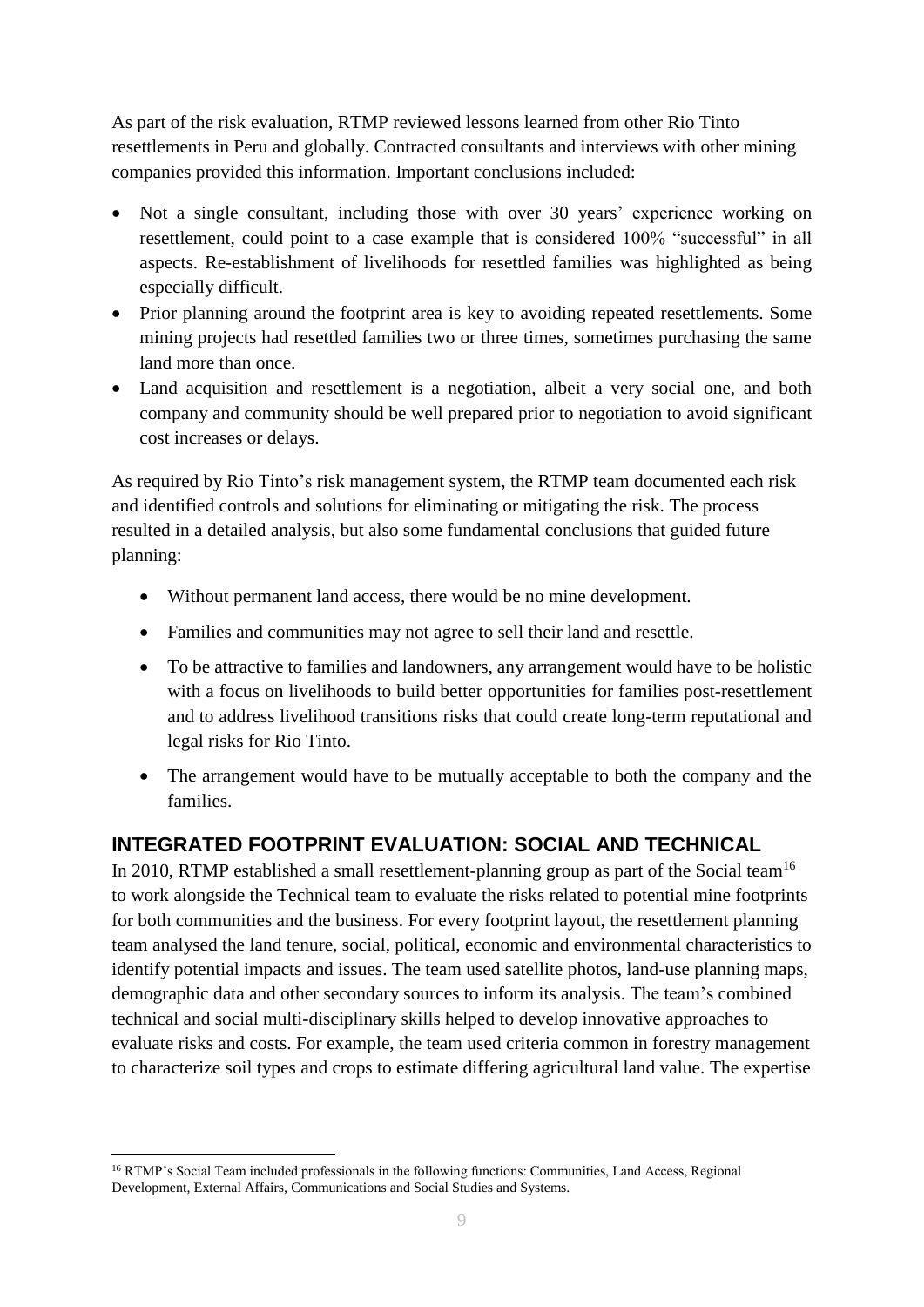of RTMP's Communities and External Affairs staff also provided a source of important information about local concerns and expectations.

The planning team used data analysis to generate risk assessments and cost estimates for each footprint option. The results were integrated with the technical assessments and reviewed jointly. The two teams worked together to build an integrated view of the viability of each footprint option and how modifications in the design and development strategy could mitigate impacts on communities and the business and achieve cost efficiencies. The teams also discarded footprint options considered too risky from both the technical and social perspectives.

The technical and social teams shared the same office, helping to maintain dialogue and facilitating the collaborative approach. This may appear to be a simplistic point, but it is more often the case in mining to have the technical design teams based in another company, another office or even another country. Physical distance between the social and technical staff can hinder internal engagement, limiting the understanding of the human reality on the ground and the identification of risks to the development of a particular design.

### **LEARNING FROM LEGACIES**

Land access legacies were a major factor in the design of the land acquisition and resettlement strategy and comprised the following: 1) the relocation implemented by Cambior; 2) the TRAP resettlement executed by RTMP; and 3) RTMP's policy of leasing land. These legacies stemmed from events that occurred prior to Rio Tinto's tenure and from RTMP's own policies and decisions on how to secure land access. The three legacies are discussed in turn.

*Cambior Relocation Legacy:* The shared social trauma of the Cambior land purchase from 1995-1997 weighed heavily in the collective experience of the communities. A number of community members alleged that they were mistreated during the relocation process, recounting experiences of forced negotiations, confiscation of land titles by company lawyers, government-supported closures of the schools and health clinics, suicide, destruction of agricultural land, and families being worse off after the relocation.<sup>17</sup>

The recounting of the Cambior event to RTMP by families, social consultants and former BHP Billiton managers who had witnessed its impact, created a real picture for understanding the risks faced by families from the earlier resettlement.<sup>18</sup> The legacy would make it challenging to convince many families to agree to a third resettlement. Any solid agreement is built on mutual trust and the legacy reinforced the principle that any future land acquisition process would need to be consensual and result from a transparent agreement-making process. Also, Rio Tinto's approach would need to strongly support livelihood transition in all its aspects, economic, social, emotional and psychological. Understanding of the Cambior

<sup>1</sup> <sup>17</sup> Allegations of abuses were recounted to RTMP by social consultants employed by Rio Tinto and BHP Billiton, by community members directly and by former BHP Billiton management.

<sup>&</sup>lt;sup>18</sup> Some of the social consultants employed by RTMP had also worked with BHP on the social closure plan; RTMP had hired a member of the BHP staff; and the former BHP manager shared with RTMP what he saw when first arriving at La Granja and the evolution of the social closure approach.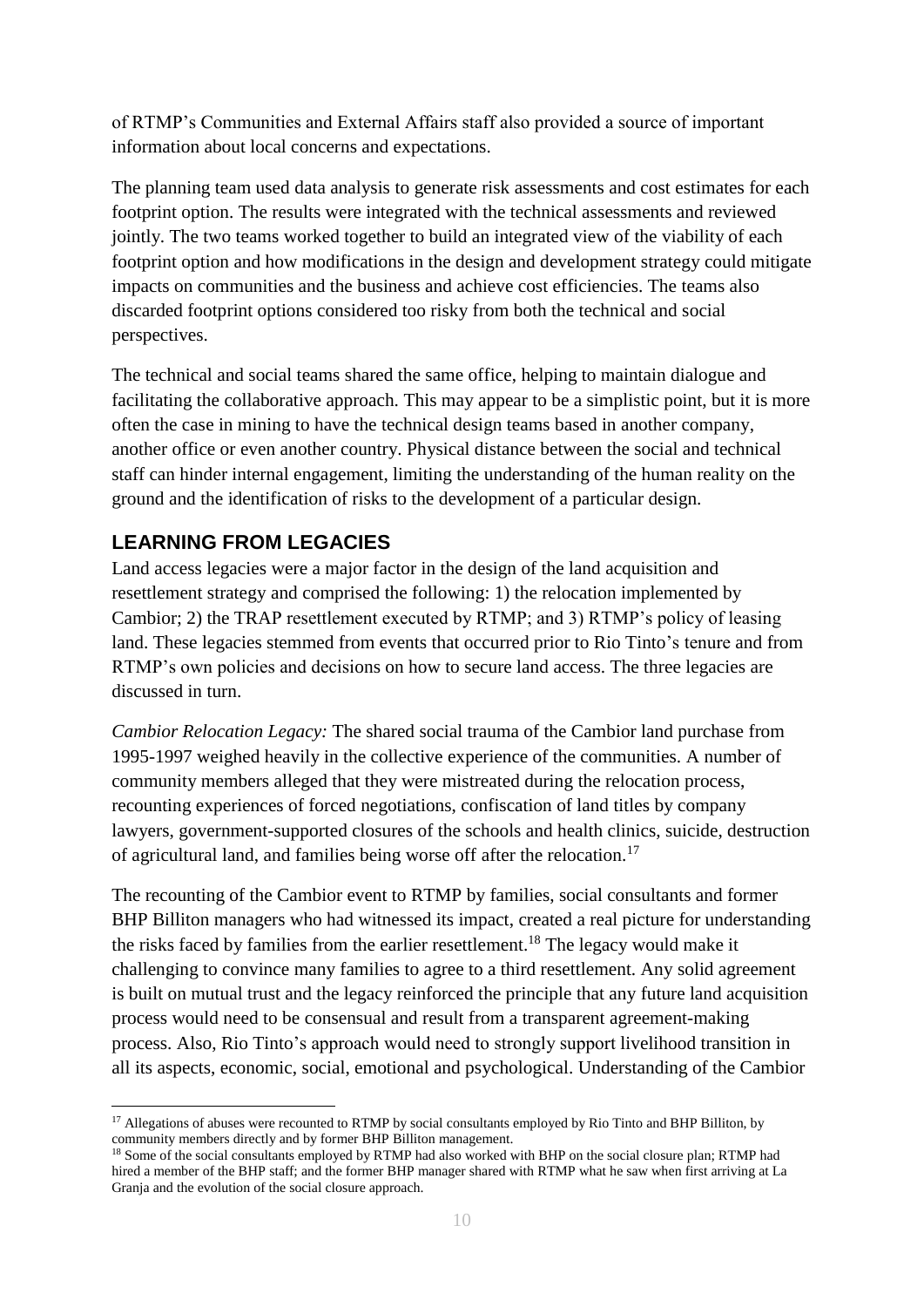legacy was the driver for initiating work on how to address the emotional and psychological aspects of displacement and resettlement, both past and future (Box 3).

*TRAP Families Legacy:* As described above, the TRAP program included the partial economic and physical displacement of 21 families in 2007 and 2008. At implementation, the program did not include a comprehensive approach to addressing the impacts of displacement. The land leases held by the TRAP families expired in 2010 and the families, with some coordination between themselves, demanded significantly higher prices to renew their leases. RTMP had built critical infrastructure on the leased land (water treatment plant, minerals warehouse and an adit<sup>19</sup>) and the families expected higher payments, stating that the land was now more valuable. Some families had been living on the cash compensation paid and required more financial resources, while others felt that they had been abandoned by RTMP without the proper support required for their new lives.

In mid-2010, RTMP offered to purchase the leased land from the TRAP families. This plan failed as every landowner either refused to sell or asked for extremely high levels of compensation that, if paid, would have driven up the cost of any

1

#### **Box 3: The Accompaniment Program**

The Family Accompaniment Program began in 2010 to support families with lease agreements to manage new cash inflows within a livelihoods framework. INDES, an independent NGO, administered the program under the supervision of RTMP. RTMP and INDES, with the guidance of a senior Australian development expert, developed the program methodology to focus on peoplecentred development and the family. The program worked alongside families to empower their skills for self-help by strengthening their internal dialogue, planning and decision-making. The focus was to support the families to make the best decisions for their future by increasing their understanding of the development opportunities available to them. The methodology deliberately avoided traditional technical assistance activities and moved at the pace and desires of each family.

During 2013, RTMP offered the Accompaniment Program as an option to all the families affected by a potential resettlement. Applying the program prior to physical resettlement was intended to reduce family vulnerability to the changes that will be brought by resettlement. The program also provides emotional and psychological support. The accompaniment program would act as the coordinating point for all technical assistance and training programs that would be provided during the resettlement process.

future land acquisition to levels the project could not sustain. A consistent message from the families was "we are not going to sell until everyone else sells". This position had its roots in the Cambior legacy as, according to community members, the Canadian company paid less to the families who negotiated first and those who negotiated last received better compensation for their land. RTMP took away from the attempted TRAP sale an important lesson on the challenge of 'getting to yes' with everyone.

*Land Leasing Legacy:* The attempt to purchase the TRAP families' land occurred at the same time that the project faced significant challenges in the expansion of the land-leasing program. In 2006 and 2007, an engineering consultant built the leasing compensation formula without input from the Communities team. Driven by the view that the project was in the early stages of evaluation with uncertainty about the future, the formula paid high levels of monetary and non-monetary compensation to obtain quick access to small parcels of land. As

<sup>&</sup>lt;sup>19</sup> An adit is an underground tunnel used to excavate rock and mineral samples and evaluate hydrological processes.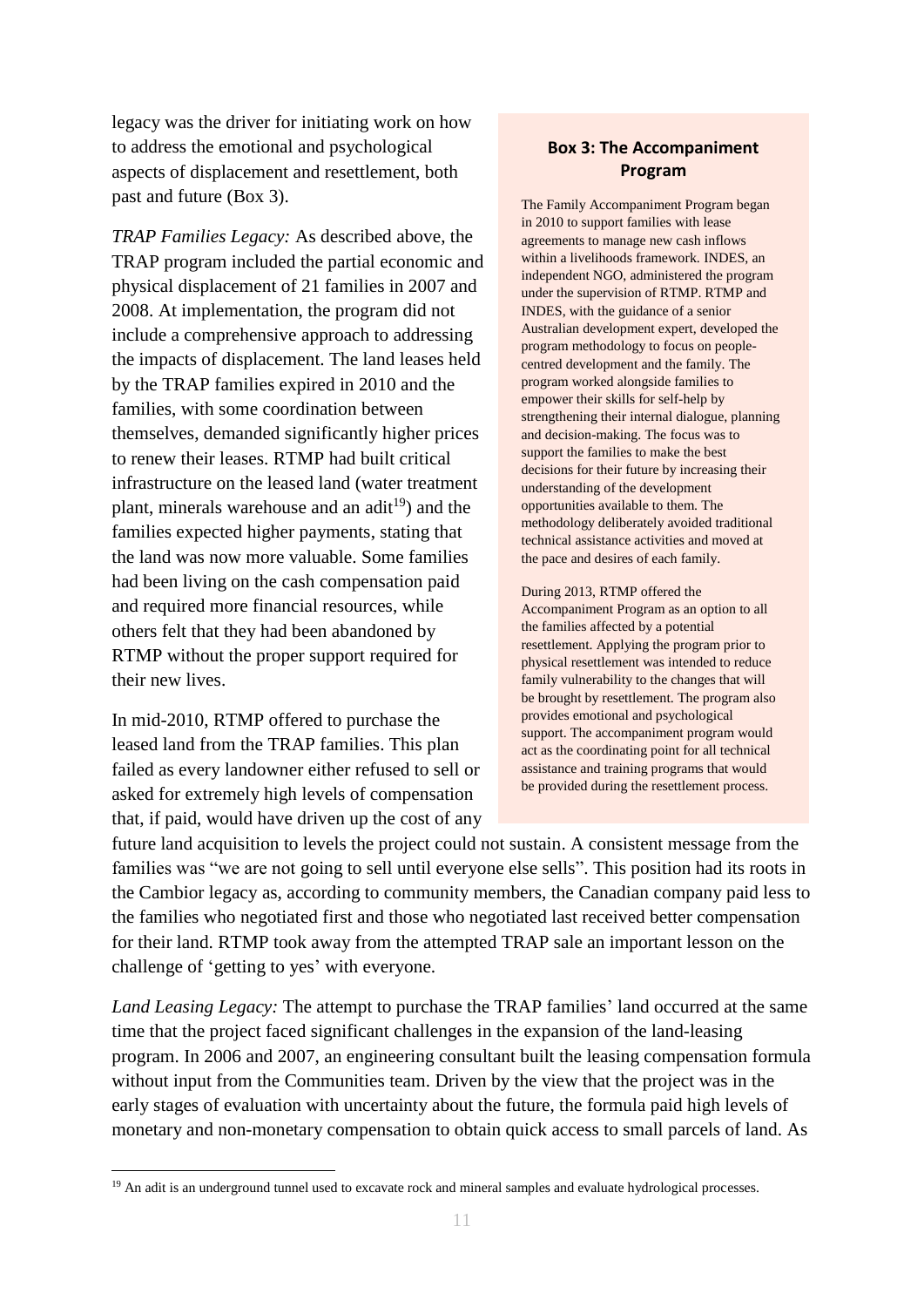project activities progressed, RTMP's confidence in the viability of the concession improved. Drilling and other exploration activities expanded, requiring more land to be leased and in larger parcels.<sup>20</sup>

Only a handful of people in RTMP understood the original formula and, as a result, the team modified the compensation calculation over time to accommodate different negotiations. Also, as project demand for land increased, the team made changes in the formula to align the overall price per hectare with the existing local market rate for agricultural land. The project had not shared the formula or consulted with the local communities on its structure, and land negotiations were a closed circle involving the landowner, their family and RTMP. With the changes to the formula and the lack of public consultation, the leasing compensation approach gradually became opaque to anyone outside of the negotiation. Over time, changes in the formula led to different values paid per hectare. <sup>21</sup>

In the first half of 2010, RTMP's continuing geological exploration required expanded drilling into a new highly productive agricultural area where leasing had not previously occurred. Previous leases were located on land that did not support agriculture due to naturally occurring high acidity from the presence of near surface sulphide copper and other minerals. The RTMP land team commenced negotiations using the usual formula approach and met refusal by all 28 landowners who responded with identical counter offers. The landowners' asking price neatly aligned with the highest value paid per hectare to date, indicating that despite the closed negotiations, the compensation paid by RTMP was public knowledge.

In response, RTMP reviewed the leasing formula: the prices paid, the monetary and nonmonetary aspects, how lease values reflected the local land market, and impacts on future land acquisition and resettlement costs. The team rebuilt the formula into a more coherent and understandable framework.<sup>22</sup> RTMP held a series of workshops to familiarize the whole community with the new compensation formula and consult with local leaders and landowners on setting compensation costs for agricultural crops. Negotiations were reinitiated and 27 of the 28 landowners signed agreements. $^{23}$ 

Parallel to this process, RTMP maintained on-going communication with all community members and groups about the importance of the new drilling areas to the future of the project and subsequently the future of local jobs. RTMP shared its position that landowners had every right to negotiate for their interests and that the company was confident that

<u>.</u>

negotiation." Negotiations were well-ordered with clear steps that involved the participation of local authorities in validating property boundaries. All members of the family were included with special attention paid to ensuring internal family agreement with the lease.

 $^{20}$  As of the third quarter 2014, RTMP has leased approximately 400 hectares via 131 agreements with 313 with landowners. <sup>21</sup> The leasing negotiation between the landowner, their family and RTMP was transparent and occurred as a "social"

 $22$  The revised framework consisted of two components: agricultural value and a bonus structure. The agricultural component included annual compensation linked to established sale values for agricultural land, increases for inflation and compensation for crops. The agricultural value was paid upon signature. The bonus structure offered an additional percentage of the agricultural value to be paid at three points: 1) when all landowners involved in a geological campaign had signed, 2) halfway through the contract, and 3) at the end of contract.

 $23$  The  $28<sup>th</sup>$  landowner refused to lease as he and his family already had two different land access arrangements with RTMP (a TRAP contract and an original leasing contract) and did not believe the new contract offered enough value.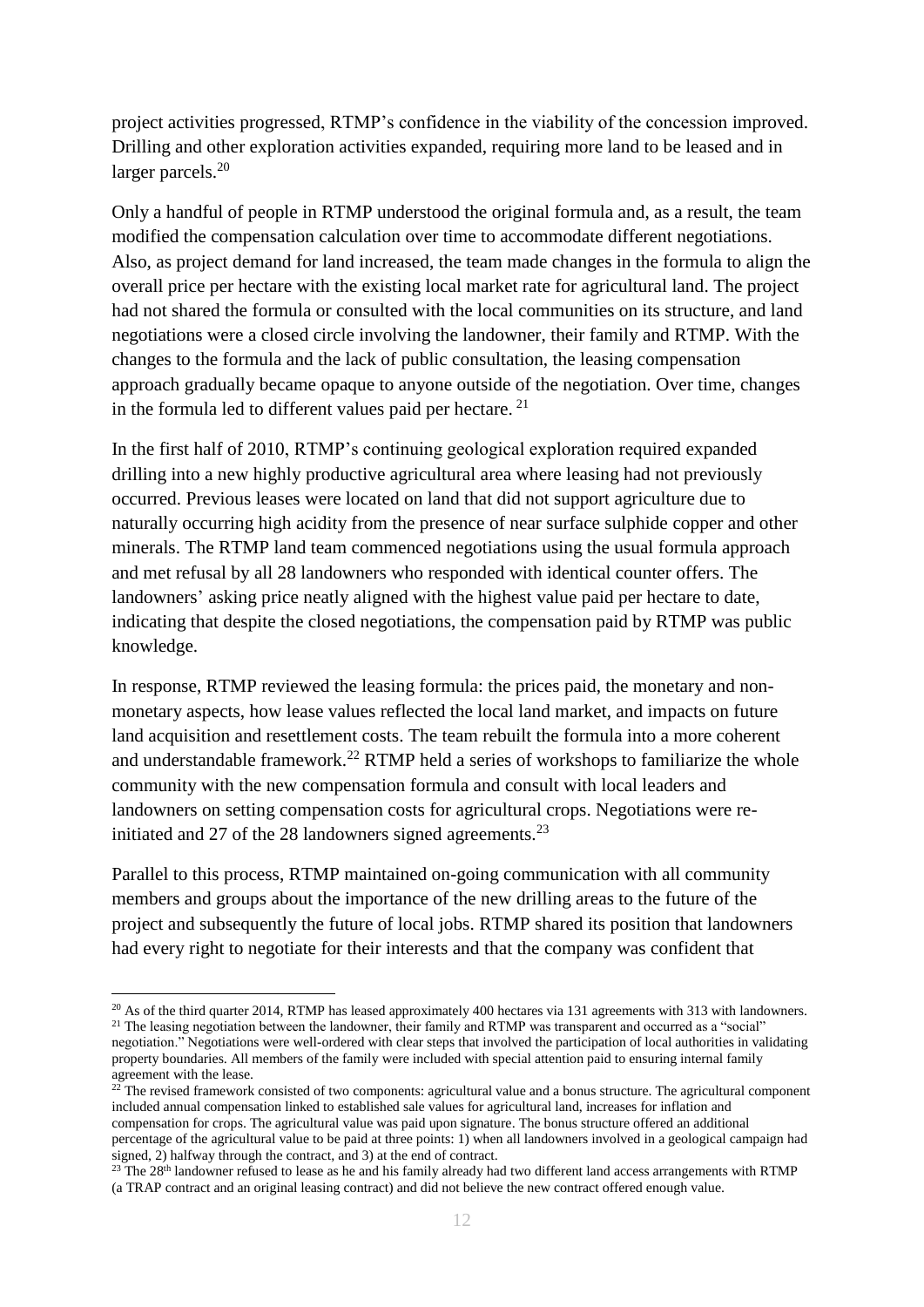mutually acceptable, fair agreements would be put in place with time. In the community, holders of land lease agreements are seen as having access to special financial benefits and are an elite few. A greater number of community members benefitted from access to employment with RTMP and its contractors and publicly sharing the new compensation framework helped to support the view that the benefits were fair and that the 28 landowners were acting in their personal interest rather than the broader interest of the community to have access to jobs as part of on-going field activities.

These three legacies – Cambior, TRAP Families, and land leasing - underpinned the design of the land acquisition negotiation process and the compensation and benefits package. Key conclusions included:

Negotiation Process:

- Transparency, equity and fairness are fundamental to achieving agreement on land access. These are values important to the Ronda Campesina and aligned with Rio Tinto's "The Way We Work" values. <sup>24</sup> Private land ownership is recognized and prioritized, but not at the cost of fairness to all.
- A social or community dimension in the negotiation process would be required to achieve individual consent to sell and resettle. The social dimension would demonstrate the values of transparency, equity and fairness and hopefully result in a social consensus for land acquisition and resettlement that would set the context for individual negotiations.
- 'Getting to yes' with everyone was also important for the project. RTMP wanted to know if resettlement and land acquisition was going to be possible with all the owners of the land required for the mine prior to making a substantial investment in future development.

Compensation and Benefits:

- To agree to sell their land and resettle, families would need to be certain that the deal would result in a better life. The resettlement proposal would need to be holistic, offering improved opportunities for livelihood, restitution of assets and continuing access and engagement with Rio Tinto and the future mine.
- A desirable package for families and landowners would include restitution of assets, monetary compensation and clear benefits to create opportunities for the resettled families.
- The package would need to address the emotional and psychological issues related to resettlement and provide families with the support necessary to enable them to take advantage of the opportunities contained in the compensation and benefits.

# **THE LAND ACCESS STRATEGY**

By mid-2011, RTMP had developed a policy framework and a two-stage negotiation process for permanent land acquisition and resettlement. The first stage would be an open, transparent

<sup>1</sup> <sup>24</sup> "The Way We Work" is Rio Tinto's global code of business conduct.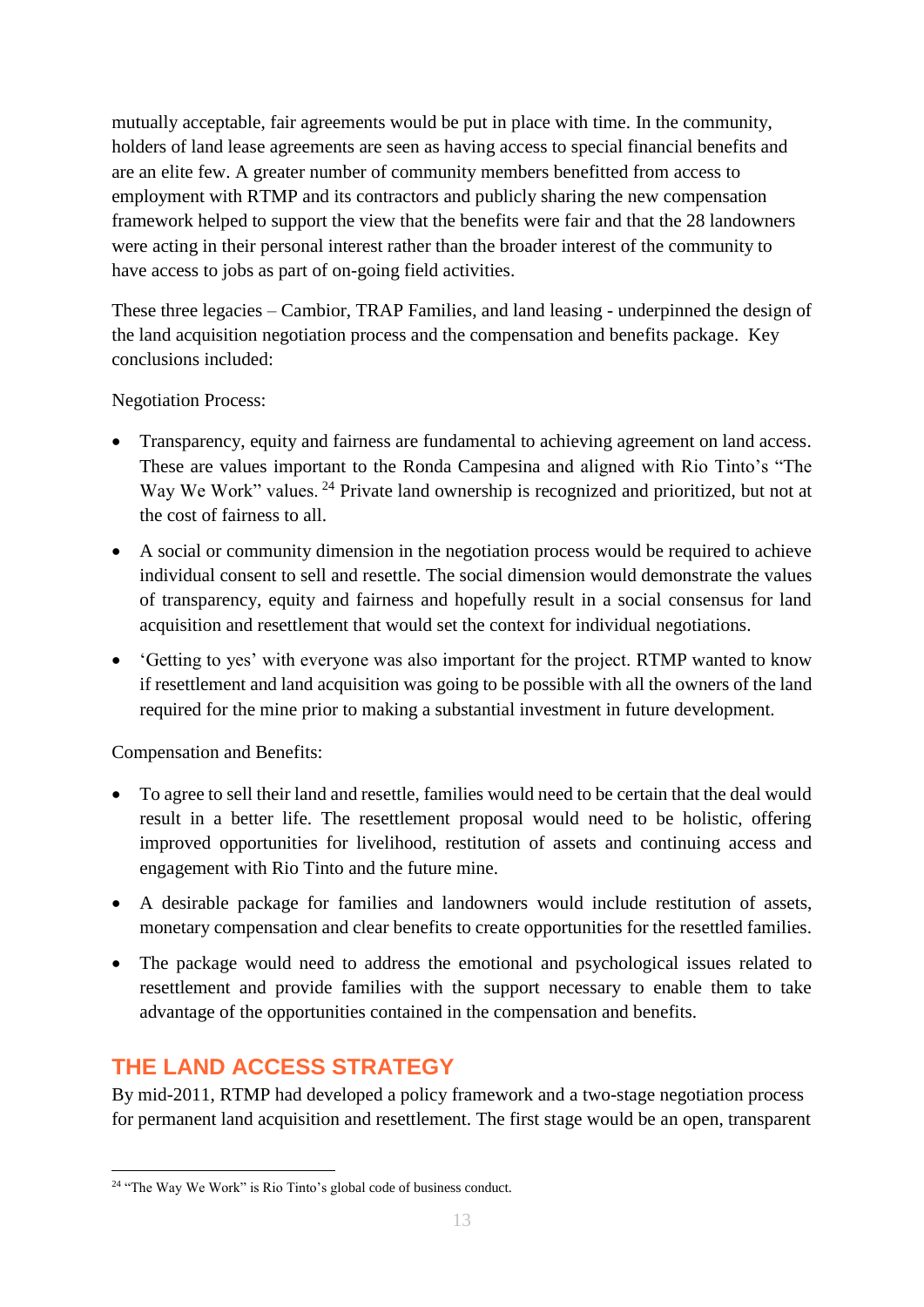agreement-making process with all the affected communities, followed by a second stage of negotiating individual agreements with families and landowners.

The first stage would allow RTMP to learn if the communities were willing to resettle and at what cost, and it would allow the communities to share their fears, concerns and expectations for land acquisition and resettlement. The objective was to address fundamental risks for both communities and the business prior to launching full resettlement negotiations or making further investments in mine development.

The policy framework set forth a public document with RTMP's principles and commitments for voluntary and peaceful land acquisition and resettlement:

**Table 1: RTMP Land Acquisition and Resettlement Policy Framework**

| <b>Vision</b>        | To secure the future of both resettled communities and the La Granja mine through<br>continuing partnership to improve the well-being of communities and families, and the<br>peaceful and voluntary transfer of landownership.<br>Leverage resettlement investment to benefit host communities and contribute to regional<br>development. |
|----------------------|--------------------------------------------------------------------------------------------------------------------------------------------------------------------------------------------------------------------------------------------------------------------------------------------------------------------------------------------|
| <b>Business case</b> | Access to land for project development in a timely and financially acceptable manner.<br>Communities and families committed to and supportive of the development of the<br>La Granja.                                                                                                                                                      |
| <b>Principles</b>    | Peaceful and voluntary $=$ agreements and consent<br>Equity, fairness and transparency<br>Community participation<br>Net benefit to livelihoods<br>Affordability and timeliness                                                                                                                                                            |

#### *Stage One: Social Agreement*

The first stage would be implemented during the project's Prefeasibility phase and would establish a transparent dialogue at the community level to develop a community or social agreement. The agreement would set the criteria and commitments for land acquisition and resettlement to govern the negotiations with individual landowners. Issues like destination lands, livelihoods, compensation and benefits would be addressed. The existing Agreements Roundtable would be used as the platform for discussion and agreement-making.<sup>25</sup>

#### *Stage Two: Individual Agreements*

During stage two, based on the terms set forth in the Social Agreement, and after final approval by Rio Tinto Corporate to proceed to Feasibility, RTMP would negotiate individual agreements with families and landowners.

<sup>1</sup>  $25$  RTMP and local community leaders established the roundtable in 2008 as a forum to collaborate and agree on joint work for education, health, water, environment, local employment and other issues in the company-community relationship. The roundtable consisted of elected authorities and local leaders from each community.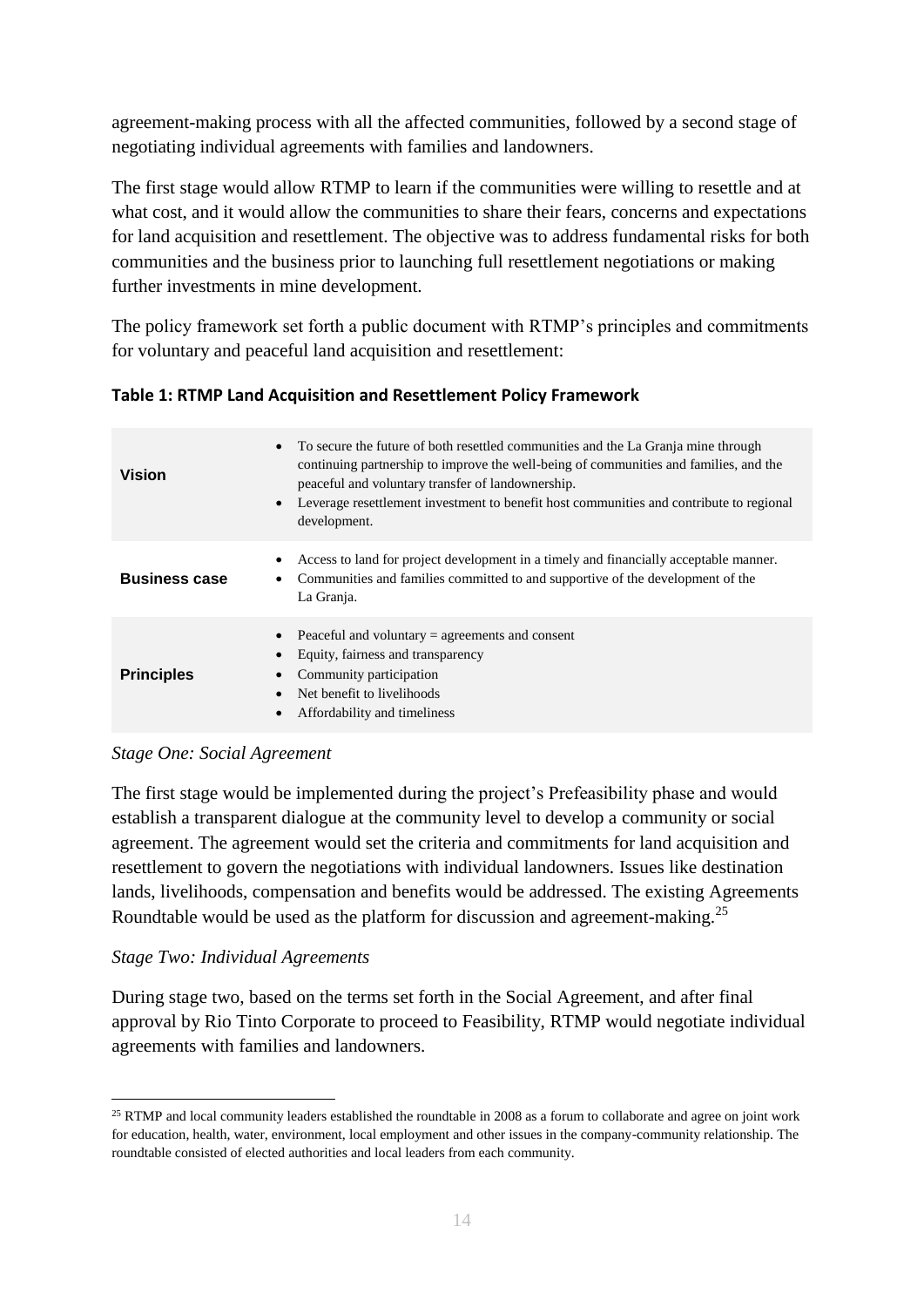RTMP understood that launching the first social agreement stage would mean sharing business risk and uncertainty with the communities and that the dialogue would likely change family behaviour and increase land speculation. The decision to invest in the construction of a mine is usually not made until the end of the Feasibility phase and, if approved, construction starts soon after. RTMP considered the risks, benefits and trade-offs of initiating the dialogue process during the Prefeasibility phase versus waiting for a later phase. Waiting to initiate dialogue would reduce the time available for consultation and negotiation, risking a pressured process that could result in higher costs. Waiting would also postpone any real 'knowing' of the likelihood of families' willingness to sell their land and resettle. Conversely, starting the dialogue process would initiate a speculation process and create expectations among families for future compensation and benefits. If the project was delayed and expectations left unfulfilled, community goodwill could be lost, potentially undermining the agreements already made.

RTMP considered these issues in formal risk assessment processes and in conversations with corporate senior management. Eventually, RTMP took the position that the first social agreement stage should be implemented during Prefeasibility for the following reasons:

- RTMP required stable land tenure to build the mine. Whether or not local families and landowners would agree to sell their land was a fundamental risk to project development, and information on their willingness to sell would be material to Rio Tinto's decision to invest in the Feasibility phase.
- Discussing, consulting and agreeing on a mutually acceptable arrangement for land access would take time. Lessons learned from other projects demonstrated that land negotiations under pressure to achieve construction timelines result in higher costs for the company and increased impacts and risks for the community.
- The community had a right to know RTMP's plans for land access in a timeframe and at a pace that would allow them to make informed decisions. This was fundamental to achieving social consensus prior to commencing the individual negotiation process.
- The agreements process would include a key message around the future uncertainty of the project: "Any agreements around land acquisition and resettlement would be subject to corporate approval and were only one of the factors that Rio Tinto would consider when advancing to Feasibility."

## **MOVING FROM PLANS TO REALITY: ADAPTIVE MANAGEMENT**

RTMP received approval from RT corporate to move forward with the social agreement stage in November 2011. RTMP launched the process in June 2012 with four communities (La Granja, La Lima, La Iraca, and La Pampa) and the organization representing the La Granja diaspora of landowners and community members along the coast.<sup>26</sup> The initial launch occurred over a four-day period and began with a meeting between the RTMP Project

<sup>&</sup>lt;sup>26</sup> Given the Cambior relocation and existing economic and social ties, many people who owned land in the La Granja concession resided in and near the coastal city of Chiclayo. These families had organized a formal association to work collaboratively on common issues.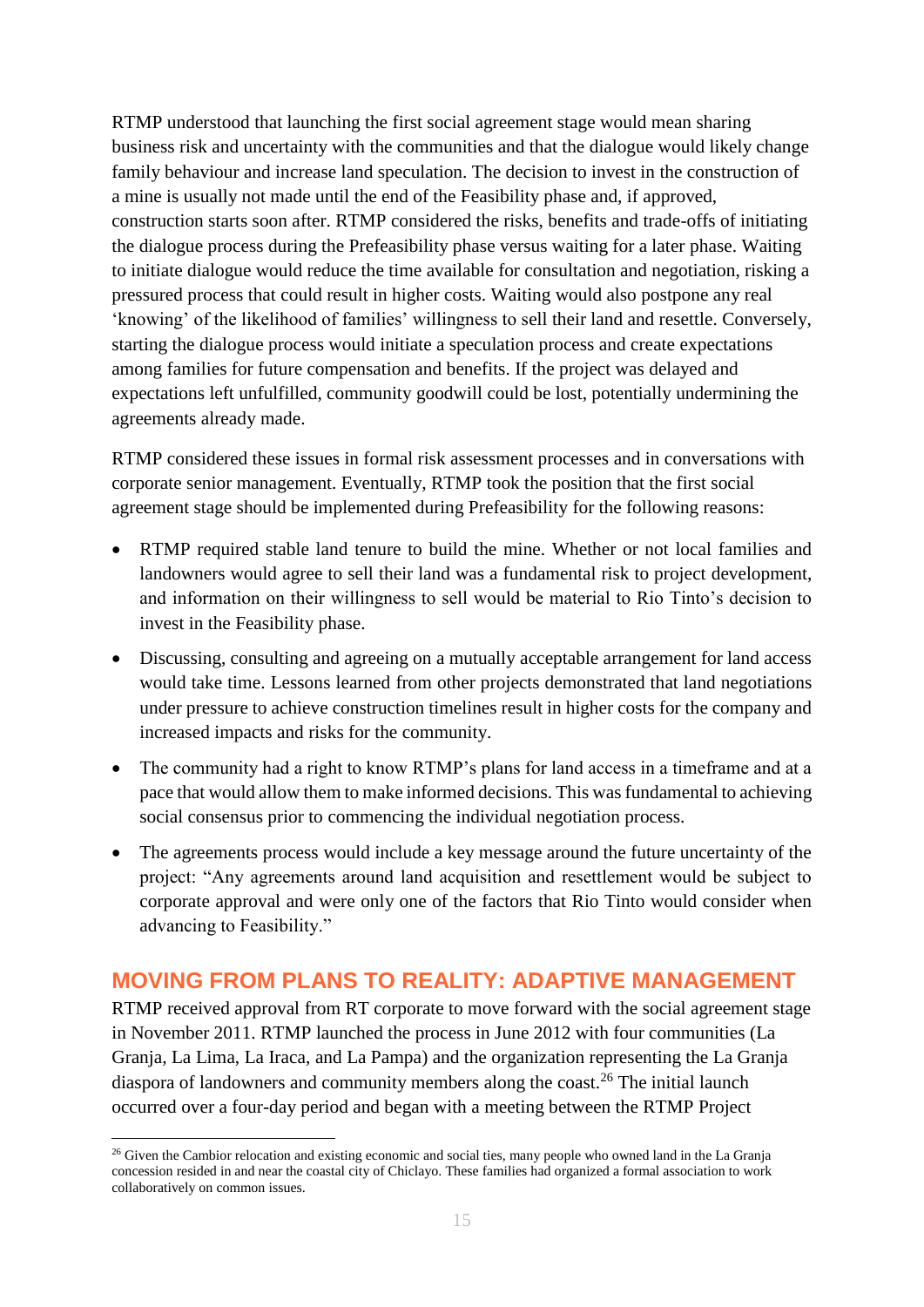Director and the Agreements Roundtable, followed by meetings with local authorities and leaders in each community. RTMP initiated the process with one statement and one question: "We would like to talk with you about the possibility of future land acquisition and resettlement. Are you interested in talking with us?"

The community response was swift and emotional. RTMP had under-estimated the emotional impact that the question would elicit and the depth and breadth of how Cambior's legacy had become a shared social trauma for all families and communities, even for those who had not been directly impacted. Most community members did not react by saying "no", but rather by sharing what had gone wrong with Cambior's land acquisition and exhorting RTMP to pay attention to their history.

RTMP asked each of the communities to formally discuss and answer the request for dialogue in their individual Rondas and organizations. Of the four communities, one community discussed the issue in a Ronda meeting (with both men and women present) and formally affirmed their response as "yes." The organization representing the coastal diaspora also returned a formal "yes."

The leaders in the other three communities chose not to take the question to their Ronda meetings. The Cambior legacy again had a role in this response. One of the experiences recounted by the community was that, during land negotiations, Cambior took a number of local authorities down to the coast to see the new land being purchased for them, but during the trip, the company bribed the local leaders and convinced them not to oppose the land purchase process. As a result, many local authorities in 2012 were reluctant to lead any discussions related to RTMP's land acquisition process to protect themselves against perceptions of corruption.

Within two weeks of the announcement, RTMP began preparing to meet individually with the 400+ families in the four communities and Chiclayo. It became clear that RTMP had to witness each family's story and listen to their concerns before the family could decide whether or not they wanted to discuss any future process. Some of these family meetings were short; others took the whole day as families recounted with sadness and pain their individual histories.

Parallel to the family visits, RTMP continued to meet with the local authorities who were uncomfortable and unwilling to represent the interests of the families in any dialogue process. "It is up to the families" was a consistent statement. The family visits ended in September 2012 with two clear conclusions: 1) 93% of the families visited agreed to continue the dialogue; and 2) neither the families nor the authorities wanted an agreement-making process led by the Agreements Roundtable or local authorities. All dialogue would need to be directly with the families.

RTMP quickly reviewed and re-designed the planned engagement process and the approach to establishing an "agreement". The table below outlines adaptations in the initial social agreement strategy in response to community and family feedback. The strategic objective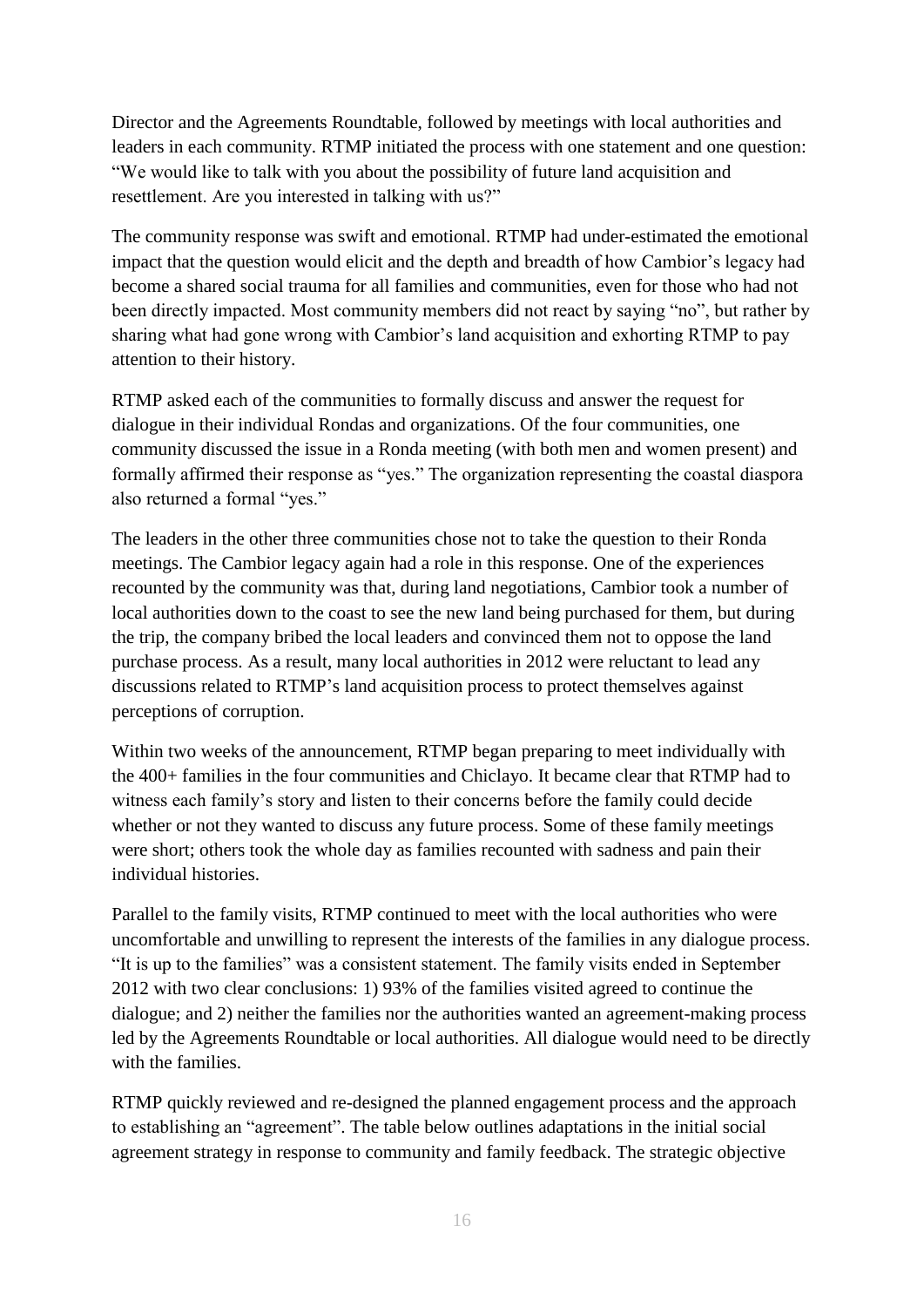remained the same: a transparent process to discuss the possibility of land acquisition and resettlement that would set equitable criteria for compensation and benefits.

|                                                      | <b>Initial Plan</b>                                                                                                                  | <b>Adaptations</b>                                                                                                                                                                                                                                                                                                                                                                                               |
|------------------------------------------------------|--------------------------------------------------------------------------------------------------------------------------------------|------------------------------------------------------------------------------------------------------------------------------------------------------------------------------------------------------------------------------------------------------------------------------------------------------------------------------------------------------------------------------------------------------------------|
| Output                                               | Community agreement with<br>$\bullet$<br>enforceable commitments signed<br>by representatives in the<br><b>Agreements Roundtable</b> | Public Compensation and Benefits<br>$\bullet$<br>Framework, validated by each family<br>indicating their willingness to negotiate<br>with RTMP under the framework                                                                                                                                                                                                                                               |
| <b>Schedule</b>                                      | Initial schedule allowed 12 months<br>$\bullet$<br>for an engagement process,<br>including 6 primary engagement<br>sub-processes     | Dialogue process completed in 18<br>$\bullet$<br>months $27$<br>Adaptation to the scope and timing of<br>$\bullet$<br>the engagement sub-processes due to<br>demands from families for more<br>information                                                                                                                                                                                                       |
| <b>Dialogue</b><br>Forum and<br><b>Communication</b> | Primary communication with<br>Agreements Roundtable composed<br>of leaders and representatives                                       | Dialogue held in four forums:<br>$\bullet$<br>Meetings with individual families<br>Meetings with family groups and<br>neighborhoods<br>Meetings with each community<br>$\overline{\phantom{a}}$<br>Meetings with all 4 communities<br>$\overline{\phantom{a}}$<br>Methodologies developed to capture<br>$\bullet$<br>feedback and commentary in each forum<br>and adapt work plans and approaches<br>accordingly |
| <b>Cut Off Date</b>                                  | Establish official cut off date to<br>control speculation, population<br>growth and new construction                                 | Define and validate criteria for<br>$\bullet$<br>Household and Residency to determine<br>eligibility for resettlement<br>Formally link criteria to the existing<br>$\bullet$<br>population using results from the Census<br>and Inventory<br>Expanded engagement with non-<br>$\bullet$<br>residents to control speculation and in-<br>migration                                                                 |

#### **Table 2: Adaptations to the Social Agreement Process**

By early 2013, after working with families and community leaders, a five-step approach had emerged for what RTMP was now calling 'the dialogue process for building a compensation and benefits framework'. The figure below presents the steps:

 $27$  Changing requirements in the technical studies also contributed to delays in the schedule.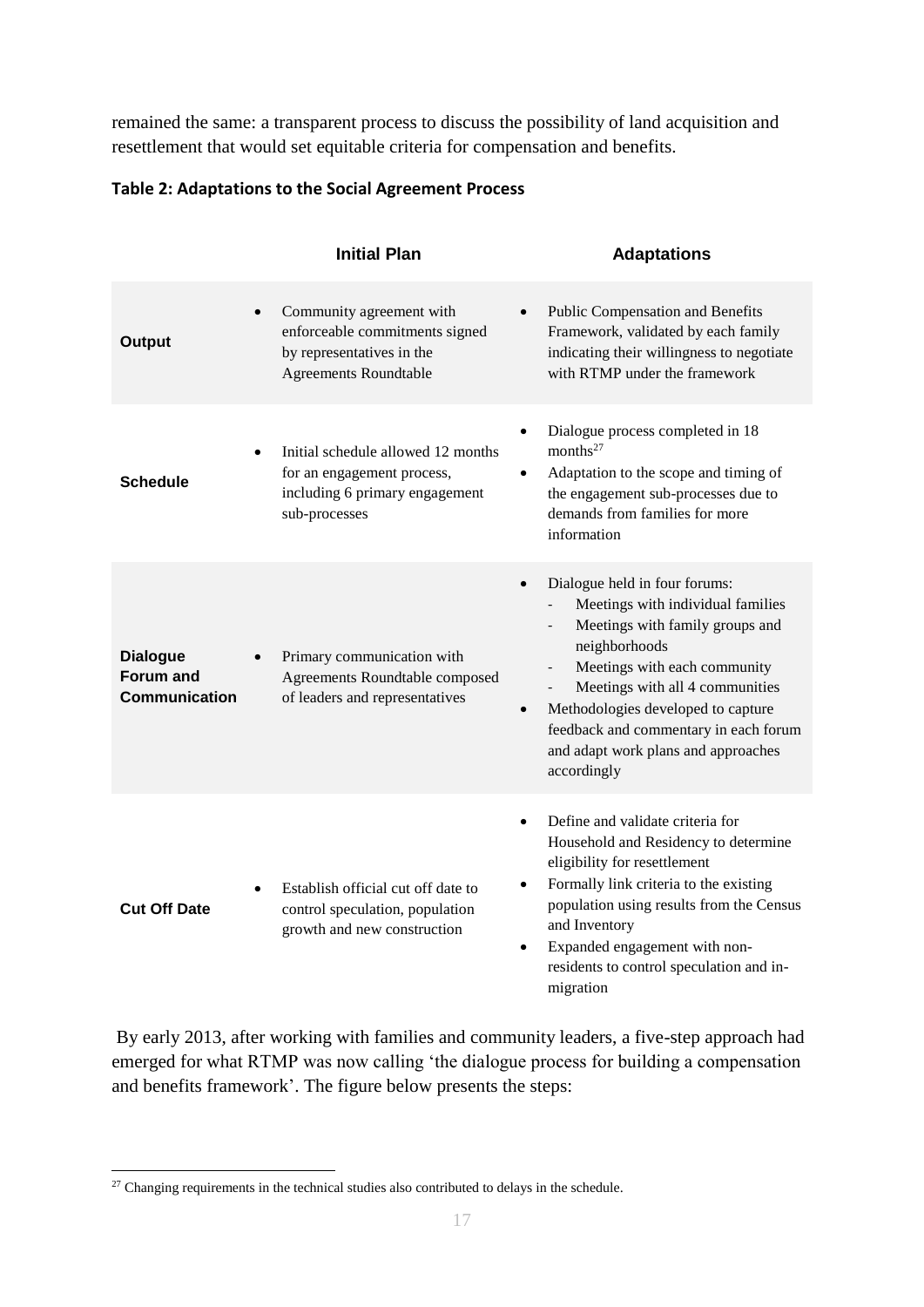### Land Acquisition & Resettlement Process



Population Census & Asset Inventory Evaluation & Decision by Rio Tinto Evaluation & Decision by Rio Tinto **Communication & Consultation Organization for the Dialogue Process Construction of the Restitution and Benefits Framework Negotiation of Individual Agreements Implementation of Agreements and Physical Move to New Homes**

#### **Figure 2: Land Acquisition and Resettlement: 5 Steps**



**Figure 3: PLG Restitution and Benefits Framework Presentation<sup>28</sup>**

<sup>&</sup>lt;u>.</u> <sup>28</sup> Drawing by a community member depicted their hoped-for life post resettlement, El Rollo Sector, Rio Tinto, 2014 Source: Family visit registry 4<sup>th</sup> Engagement– Zone II, Rio Tinto, 2014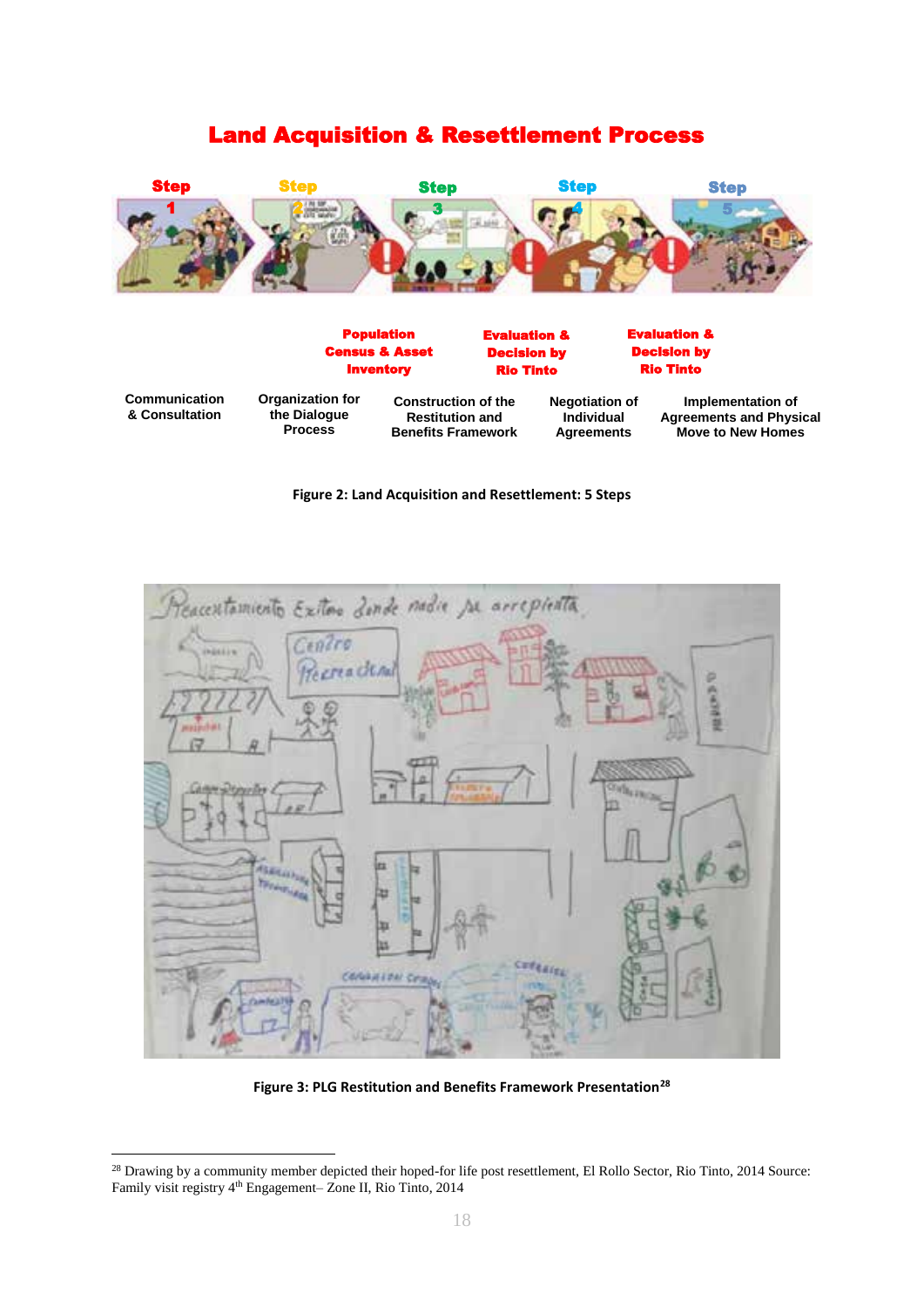# **UNCERTAINTY AND SPECULATION**

Subdivision of land and construction of new houses are the most frequent types of speculation at the La Granja project. In addition, the employment generated by the project's field activities encourages in-migration. Local residents and their extended family members typically drive speculation, construction and in-migration.

Speculation is common across resettlement projects and is one of the most challenging aspects to manage. Speculation management related to land acquisition is particularly difficult in countries that lack a legal framework to regulate resettlement, as is the case in Peru. Recognizing that the dialogue process would stimulate speculation and, in the absence of legal controls, RTMP used a number of social controls and process mechanisms to mitigate speculation:

- Clearly communicated and validated criteria to differentiate residents from non-residents and newcomers. Differentiating the benefits that would be received by residents over nonresident landowners helps to create disincentives for subdivision of land to family members who reside outside of the area.
- Household census, land and fixed assets inventory executed with the voluntary participation of the families. This created a formal, family and community validated register of eligibility for resettlement.
- Broad based communication of the RTMP resettlement policy that emphasized the principles of equity, fairness and transparency. This included messages regarding equity for both the community and RTMP and the importance of not diluting future benefits to eligible families by sub-dividing land to extended family members or selling land to outsiders.
- Engagement with non-resident landowners living outside of the local area to discourage in-migration plans.
- Implementation of the Accompaniment Program (Box 3) to provide the emotional, livelihood and psychological support required by poorer families who might be tempted to subdivide or sell their lands to speculators as a way to earn quick cash.
- Development and validation of the Compensation and Benefits Framework which included the eligibility criteria to be applied to resident and non-resident landowners.

RTMP estimates that during the dialogue process, the local population increased by 5% and households increased by 8% over a three-year period.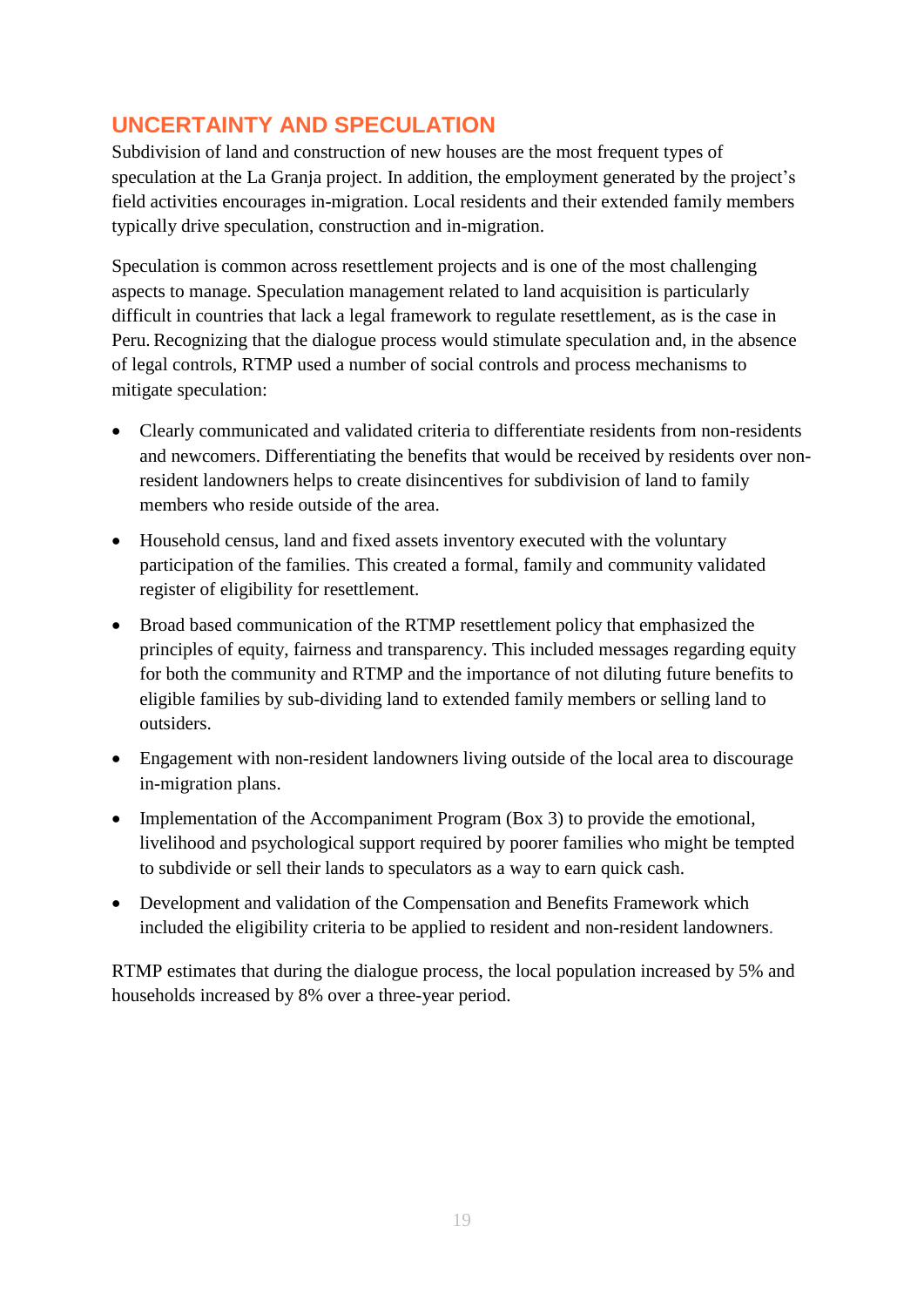# **MILESTONES AND RESULTS OF THE DIAOGUE PROCESS**

The dialogue process ran from June 2012 to May 2014. Key milestones during the process are captured in Table 3 below:

| <b>Date</b>                   | <b>Activity</b>                                                                                                                                                                                                                                                                                                             |
|-------------------------------|-----------------------------------------------------------------------------------------------------------------------------------------------------------------------------------------------------------------------------------------------------------------------------------------------------------------------------|
| $June -$<br>September 2012    | <b>Launch Dialogue Process</b><br>RTMP met with every family in the proposed resettlement footprint and asked: "We<br>would like to talk with you about the possibility of future land acquisition and<br>resettlement. Are you willing to talk to us?" 93% of families visited agreed to continue<br>the dialogue.         |
| October 2012                  | <b>Presentation RTMP Land Acquisition and Resettlement Policy</b><br>RTMP shared the principles and commitments of the policy in public workshops in<br>each community.                                                                                                                                                     |
| January - March<br>2013       | <b>Rights Review</b><br>RTMP contracted an NGO to implement workshops to review the rights and<br>responsibilities of the families and RTMP in any land acquisition and resettlement<br>process.                                                                                                                            |
| March - July<br>2013          | <b>Household Census and Asset Inventory</b><br>Executed by a third party consultant with the participation of the families. Results were<br>posted in each community and validated. The census and inventory created a list of<br>eligible residents and their assets and provided details for refining budget forecasting. |
| August 2013                   | <b>Participatory Workshops</b><br>RTMP executed workshops in each community to present, consult and adapt the<br>proposed compensation and benefits framework. <sup>29</sup>                                                                                                                                                |
| November 2013<br>to June 2014 | <b>Family Meetings</b><br>RTMP met with each family to present and review the adapted framework. Households<br>were asked if they were willing to negotiate with RTMP under the framework.                                                                                                                                  |

#### **Table 3: Dialogue Process Milestones**

The dialogue process culminated with the family meetings and the results provided measureable indicators on the willingness of families and landowners to negotiate land acquisition and resettlement with RTMP:

- 71% of the resident households were visited.
- 97% reported their willingness to reach agreement with Rio Tinto under the framework.
- 3% were undecided.

1

• 29% of households were not visited because they rejected the visit, they were absent during the visits or postponed the visit three times.

<sup>&</sup>lt;sup>29</sup> The framework set broad criteria for compensation and benefits in housing restitution, land-for-land exchange; access to social services; livelihood restitution; among others. For example the criteria for housing allowed for restitution of one house per family and monetary compensation for secondary homes.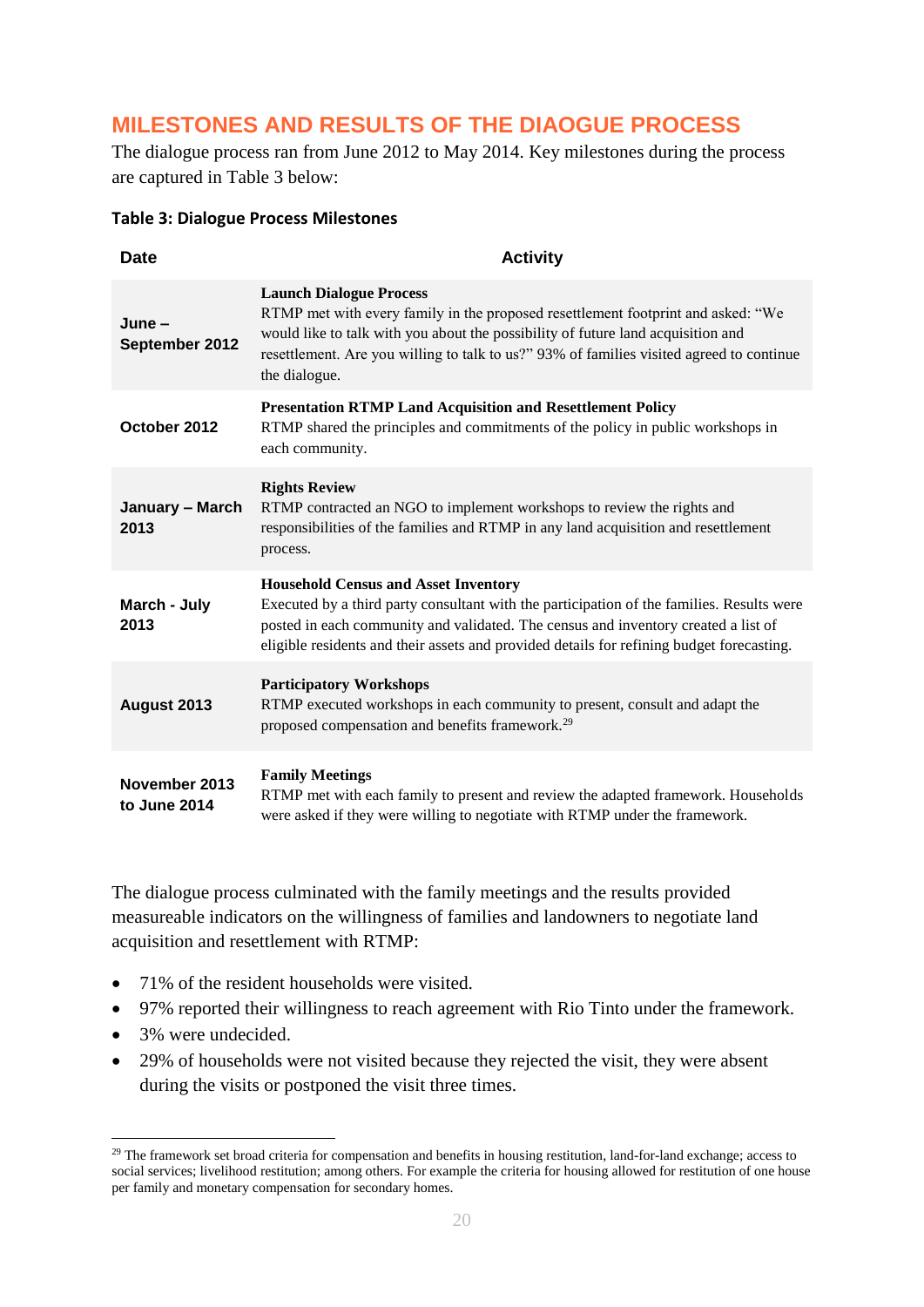### **CONCLUSION**

For RTMP, the dialogue process delivered positive results. The company and the communities had an opportunity to have a robust conversation on what land acquisition and resettlement could look like, especially from a comprehensive livelihoods perspective and not just as a transaction to exchange assets and rights for cash. Early up-front planning helped RTMP respond to changing concerns, expectations and unanticipated fears, while maintaining a focus on the strategic objective to achieve a consensual framework for future land access. The process established a framework for resettlement planning and compensation that is essential to both RTMP's financial evaluations and family decisions to sell land and resettle.

The dialogue allowed RTMP to validate the scope and scale of estimated impacts and further refine the associated costs of land access for the project. Typically, mining companies look at the costs of resettlement as an expenditure primarily in tangible, fixed assets – the construction of new homes and the purchase of land. While a majority of the budget reflects these investments, the complexity and challenge of resettlement lies in the transition of intangible processes, such as social organization, family-based livelihoods, cultural traditions and adaptations to productive activities. The transition of livelihoods, communities and social networks requires investment in people, relationships, emotional and psychological resiliency and skills development. The dialogue process helped drive internal collaboration in RTMP to align destination lands purchase and construction planning to develop a comprehensive livelihoods approach that incorporates the tangible and intangible elements.

The decision to execute a first stage dialogue process meant sharing business uncertainty with the communities and families. Talking with communities and families about future resettlement did result in changes in economic behaviour and led to worries about the future and when RTMP would be ready to move forward with the second phase of negotiating individual agreements. This approach was tested in May 2014 when Rio Tinto decided to slow the development of the La Granja project, reduce funding and focus on business case improvement. The change was not wholly unexpected as similar reductions of project expenditure were occurring across the industry, given the reduction in commodity prices and capital constraints.

This slowdown in the project development process brings into sharp focus the challenge of land access and resettlement in mining and extractive development. Achieving consensual land access and successful livelihood transitions post-resettlement requires long time frames and deep engagement. Additionally, this engagement is fundamental to fully understanding the impacts and thereby the costs to the company for land access.

Investments in mine development respond to prices and market opportunities that change quickly and companies are adept at implementing those changes in matter of months, sometimes weeks. It is easy to see how companies opt for "encroachment" land access and resettlement– acquiring small bits of land over time – as the business decision-making drives these short-term decisions. Project managers want to push out as many capital costs into the future to enhance today's financial value.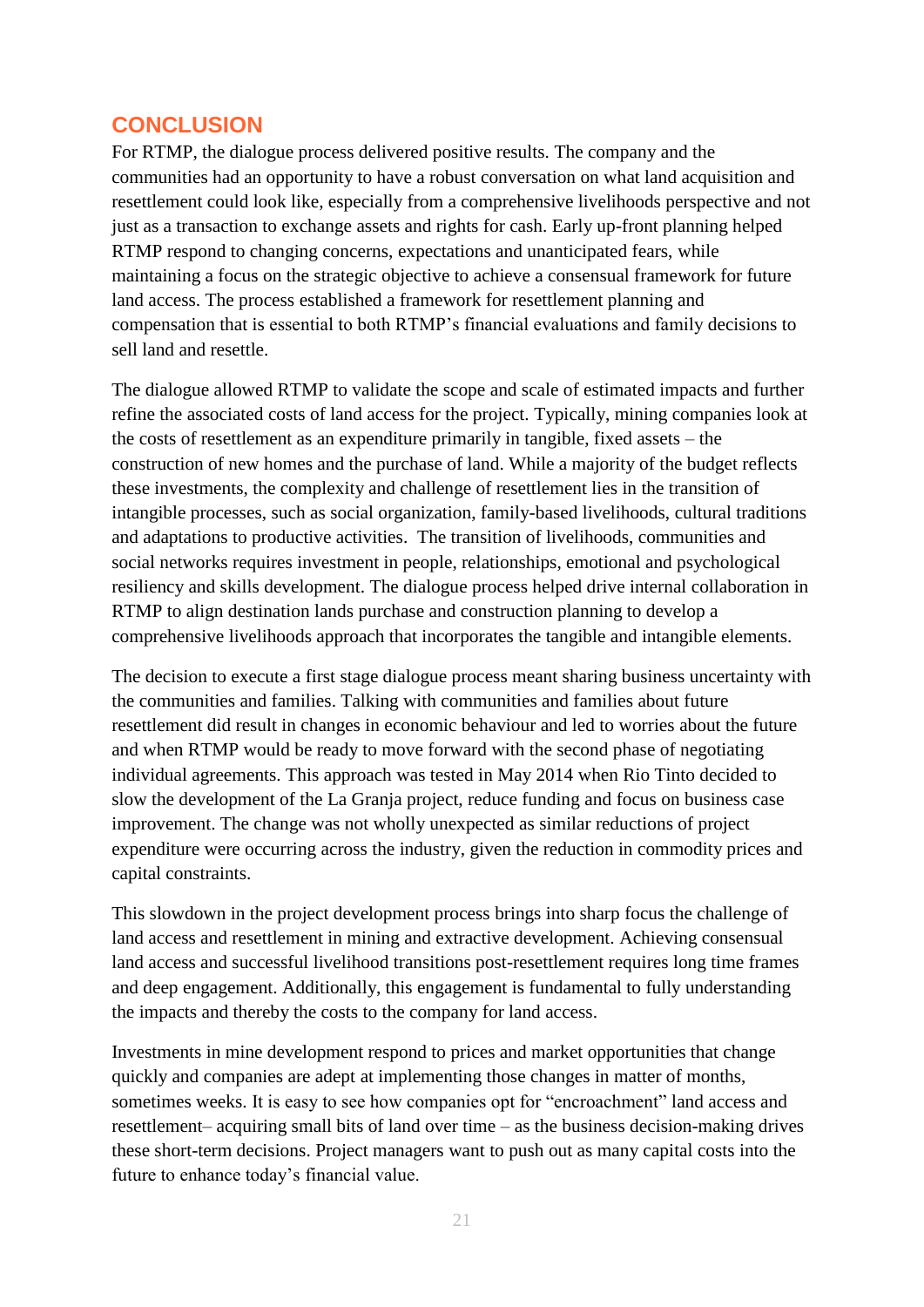#### **Box 4: A Family History of Land Access at La Granja by Liz Vergara**

Don Porfirio Cubas has nine children and is the patriarch of a large extended family. He has lived in La Iraca for more than 50 years. In 1995, the whole family sold their land to Cambior and moved down to the coast to the district of Batangrande. Many of the families who sold their land to Cambior ended up in Batangrande.

I began working with the La Granja project in July 2006, leading the land lease negotiations with Don Porfirio and his family. The family said that moving to the coast was painful and full of sacrifice. They purchased land in Batangrande that did not have enough water, they had no idea how to do agriculture in the coastal desert environment and they had no access to basic education and health services. They also had many health problems. After a period of time, they decided to sell their land and move back to an area called Checopon which is much closer to their original home in La Iraca. The family settled in Checopon until 2000 when they purchased their land in La Granja back from BHP Billiton.

In 2006, RTMP began drilling and exploration activities at La Granja. Don Porfirio was one of the first families RTMP visited to ask if they were willing to lease their land and relocate their main home. Don Porfirio initially was very suspicious. But as is the local tradition, he was always respectful and friendly. He walked me around his land, showing me the boundaries and telling me what his family had lived through during the sale of land to Cambior and how they had forced him to negotiate.

One day, I asked him why he did not plant crops at the bottom of the valley which was by far the most productive land. Don Porfirio said "... because those ingrates at Cambior filled my field with rocks so that I could not plant there." He showed me the land covered in stones and rocks where Don Porfirio was trying to plant in the spaces in between. That day I asked the operations department at Rio Tinto to remove all the rocks, so Don Porfirio could continue planting potatoes.

Don Porfirio eventually agreed to lease us his land. To date, Rio Tinto continues to lease about 50% of the family's total land holdings (about 16 hectares). The first contract signed with the family leased no more than 1000 m2. In 2007, the family agreed to lease more land to RTMP and relocate their home to another area in the village. Don Porfirio with 5 of his children and their families relocated to the neighbourhood of El Rollo where they owned other land. Rio Tinto built new homes for the family and supported them in the transition.

Don Porfirio passed away last year. He spent the last years of his life with two of his daughters who live in Checopon and Chiclayo where he could get access to specialized medical care.

Land lease negotiations were always complex with Don Porfirio and his family. It took a long time to gather all the members of the family, discuss all the issues and reach an agreement. Sometimes, it took a while for RTMP to listen to the family and really hear their concerns. But we always came to an agreement and the lease between RTMP and the family has been renewed three times since 2006. Without the goodwill and trust shown by Don Porfirio and other families like his, RTMP could not have progressed its work.

This is a story about a family, but also a lesson about the impacts of the La Granja concession on families and communities over 20 years. Project development takes a long time and impacts many generations. This story is a small way to give our thanks to Don Porfirio and his family – and all the families in the La Granja area - for their hospitality and willingness to reach agreements with RTMP.

This dynamic and inherent tension between the financial timelines of companies and the social timelines of communities deserves more scrutiny. Emerging evidence shows that the encroachment approach results in higher land access costs for the company and higher risk for communities and landowners (Kemp et al. 2013). Certainly, companies should strive to minimize their social impacts and refrain from premature land acquisition until the future of the project is clear. But if a company knows that a mine is not viable without access to certain land areas that require resettlement in the future, how long should they delay incorporating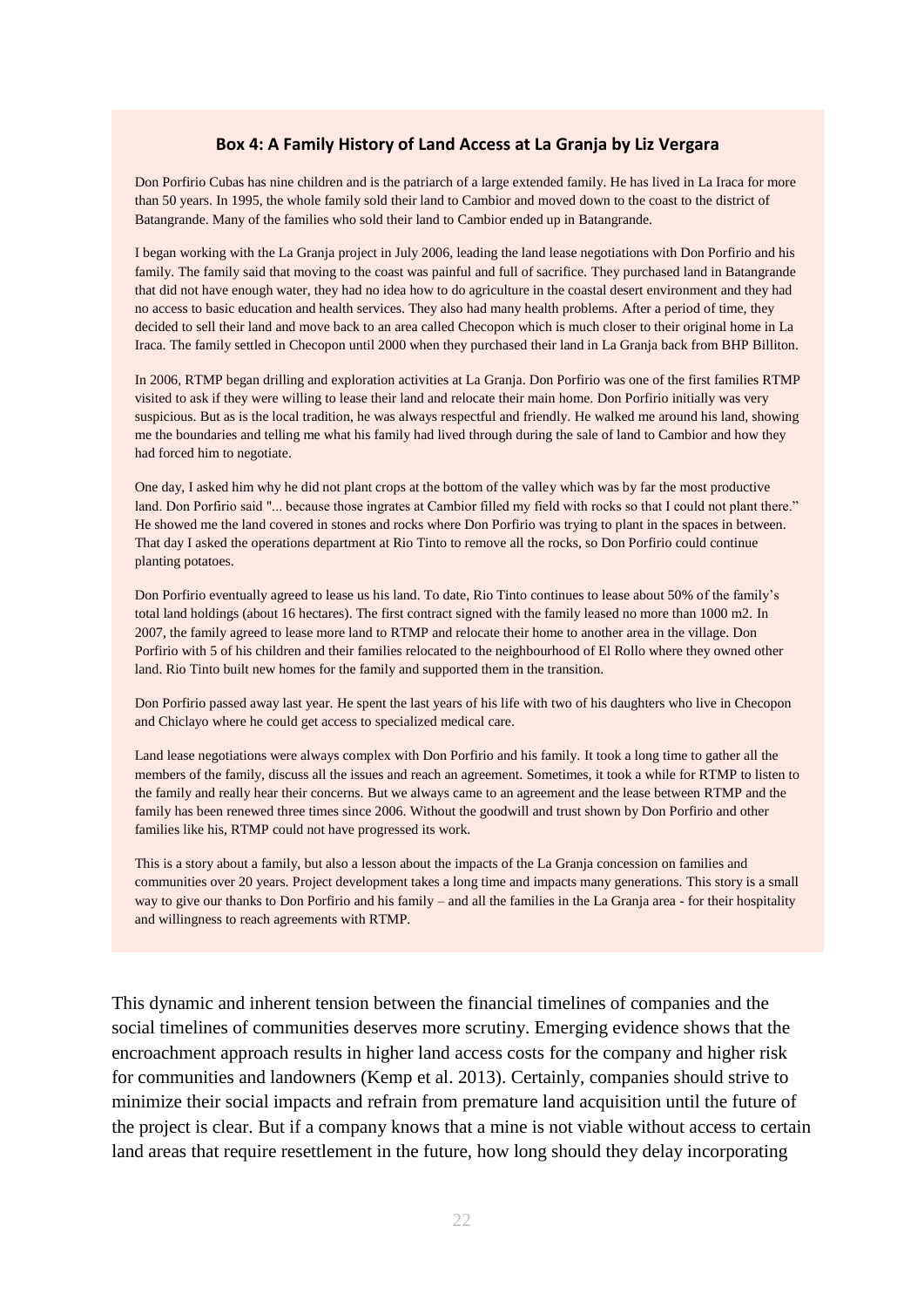that cost into their financial models or discussing the possibility with families and landowners?

Sharing uncertainty means sharing change. RTMP shared with the communities the decision to reduce project funding, communicating that field activities, the resettlement dialogue process and opportunities for local employment and local services would be slowed down for a period of time. Community members responded with mixed reactions: disbelief ("it is hard to imagine how the company could not proceed with the project after making such a significant investment in its development"), worry (about access to jobs and income), frustration (about their future livelihoods), and resignation ("we knew this could happen"). The challenge now is for RTMP and the communities to continue open dialogue to address the impacts of the reduction of employment and the changes in the project's development path and its timing, while maintaining trust and goodwill.

#### **ACKNOWLEDGEMENTS**

While the authors are fully responsible for the content of this paper, we would like to thank a number of people who provided guidance, encouragement and editorial rigor. Thanks to Deanna Kemp and John Owen for their ideas, direction and encouragement; and to Ian Woods, Paul Warner, Mike Steyn, Brendan Waters and John Datson for their review and corrections. Un fuerte abrazo<sup>30</sup> for the members of La Granja Social team who implemented all the work we write about and who contributed ideas and content. In addition, we would like to thank the members of RTMP's land access and resettlement panels who accompanied the planning process, providing invaluable expertise and guidance: Ana Maria Iversson, Margarita Rosa de Castro Illera, Elena Correa, Mike Steyn, Glynn Cochrane, Louie Cononelos and David Salisbury. Finally, we express our deepest gratitude and appreciation to the communities of the La Granja concession for their participation, hospitality and patience.

 $30$  A big hug.